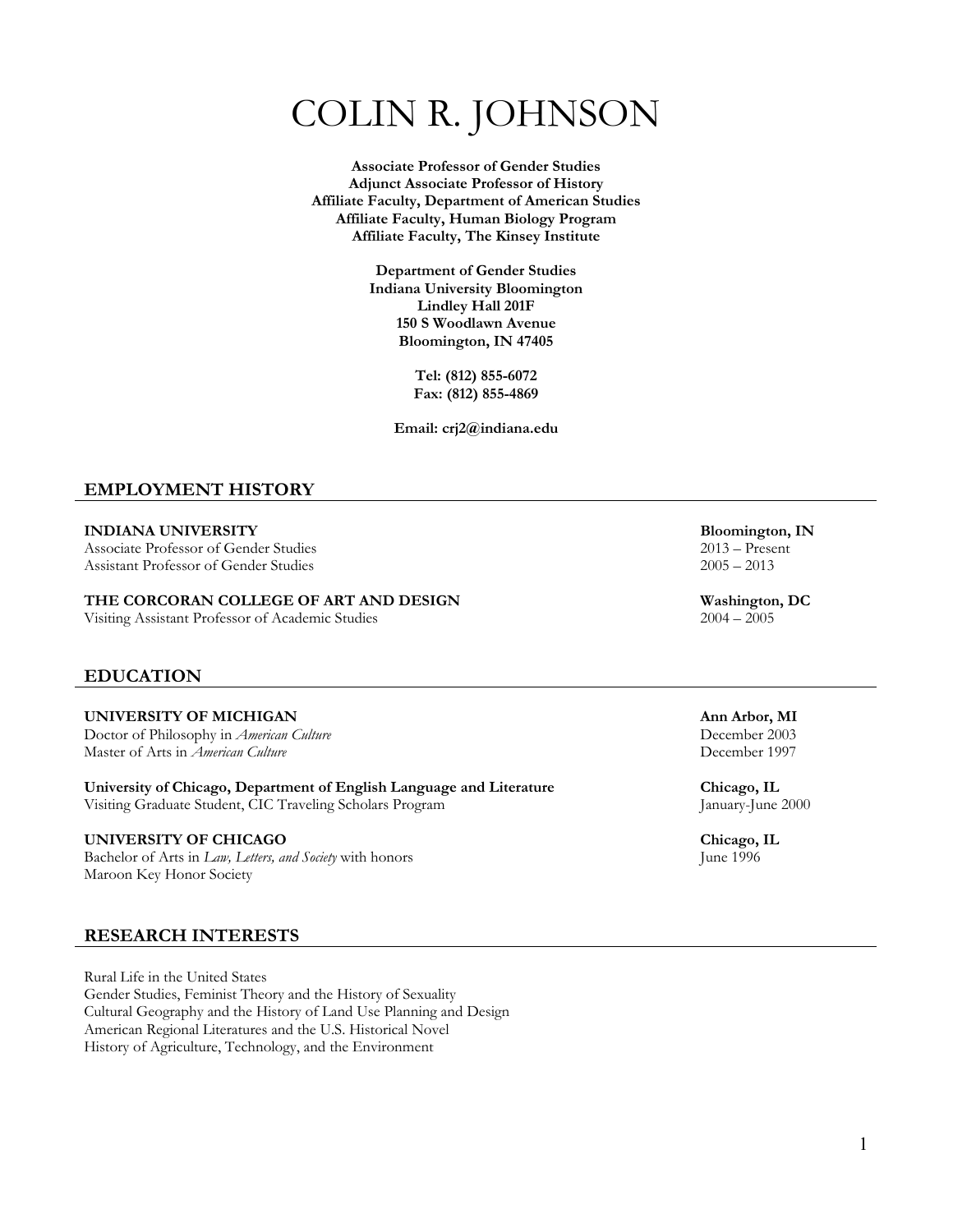#### **PUBLICATIONS AND WORKS IN PROGRESS**

Refereed publications are marked with an asterisk.

#### **BOOKS**

\* Johnson, Colin R. *Unfriendly Thresholds: Misanthropy and Sexual Difference in American Culture* [In Progress].

\* Johnson, Colin R. *Just Queer Folks: Gender and Sexuality in Rural America*. Philadelphia: Temple University Press, 2013. Published as part of TUP's Sexuality Studies series, Janice Irvine and Regina Kunzel, eds. Finalist for the 2014 Lambda Literary Award in LGBT Studies. Temple University Press 50th Anniversary Title. Reviewed in *Contemporary Sociology: A Journal of Reviews*, *American Studies*, *The Journal of the History of Sexuality*, *QED: A Journal of GLBTQ Worldmaking*, *Middle West Review*, *The Journal of Critical Thought and Praxis*, *Agricultural History*, *The American Historical Review*, *Women and Performance, The Journal of American Culture, The Journal of American History, Gender and Society, The Journal of Homosexuality, Gay and Lesbian Review Worldwide, CHOICE, Library Journal*, *Times Higher Education*, *Lambda Literary Review*, and *Publishers Weekly*.

#### **EDITED VOLUMES**

\* Mary L. Gray, Colin R. Johnson and Brian Gilley, eds. *Queering the Countryside: New Frontiers in Rural Queer Studies*. New York: New York University Press, 2016. Published as part of NYUP's Intersections series, Michael Kimmel and Suzanna Danuta Walters, eds. *CHOICE* Outstanding Academic Title of 2016. Reviewed in *CHOICE*, *The Journal of Southern History*, *The Journal of American History*, and *Teaching Sociology*.

#### **JOURNAL ARTICLES**

\* Cabana, Ana, Henry French, Colin R. Johnson, Leen Van Molle, Micheline Carino and José Vicente Serrão, "Gender and Rural History: A Roundtable," *Historia Agraria* 85 (December 2021): 1-30. DOI 10.26882/histagrar.085d08g

\* Johnson, Colin R. "Funny Farm: Sexuality, Style and the Refashioning of American Rural Life." *European Journal of Cultural Studies* 20.1 (2017) 25-38. DOI 10.1177/1367549416640554

\* Johnson, Colin R. "Casual Sex: Towards a 'Prehistory' of Gay Life in Bohemian America." *Interventions: International Journal of Postcolonial Studies* 10.3 (October 2008): 303-320.

\* Johnson, Colin R. "Homosexuals in Unexpected Places? An Introduction." *American Studies* 48.2 (Summer 2007): 5-8.

\* Johnson, Colin R. "Camp Life: The Queer History of 'Manhood' in the Civilian Conservation Corps, 1933-1937." *American Studies* 48.2 (Summer 2007): 19-36. *Winner of the Stone-Suderman Prize given by the Mid-America American Studies Association in recognition of the best essay published each year in the journal* American Studies*.*

#### **BOOK CHAPTERS**

\* Johnson, Colin R., Brian Gilley and Mary L. Gray. "Introduction" in *Queering the Countryside: New Frontiers in Rural Queer Studies*, Mary L. Gray, Colin R. Johnson and Brian Gilley, eds. New York: New York University Press, 2016. 1-21.

\* Johnson, Colin R. "Men and Women Like That: Regional Identities and Rural Sexual Cultures in the South and Pacific Northwest" in *Understanding and Teaching U.S. Gay, Lesbian, Bisexual, and Transgender History*, Susan K. Freeman and Leila J. Rupp, eds. Madison, WI: University of Wisconsin Press, 2014. 166-177. Winner of the 2015 Lambda Literary Award for Best LGBT Anthology. Second edition, 2017.

\* Johnson, Colin R. "Unfriendly Thresholds: On Queerness, Capitalism and Misanthropy in 19th Century America" in *Unarchived Histories: The 'Mad' and the 'Trifling' in the Colonial and Postcolonial World*, Gyanendra Pandey, ed. London: Routledge, 2013. 110-124

\* Johnson, Colin R. "Homosexuals from Haystacks: Gay Liberation and the Specter of a Queer Majority in Rural California, circa 1970" in *Subalternity and Difference: Investigations from the North and the South*, Gyanendra Pandey, ed. London: Routledge, 2011. 41-56.

\* Johnson, Colin R. "Casual Sex: Subaltern Sexuality 'On the Road' in Early Twentieth Century America" in *Subaltern Citizens and Their Histories: Investigations from India and the United States*, Gyanendra Pandey, ed. London: Routledge, 2010. 63-76.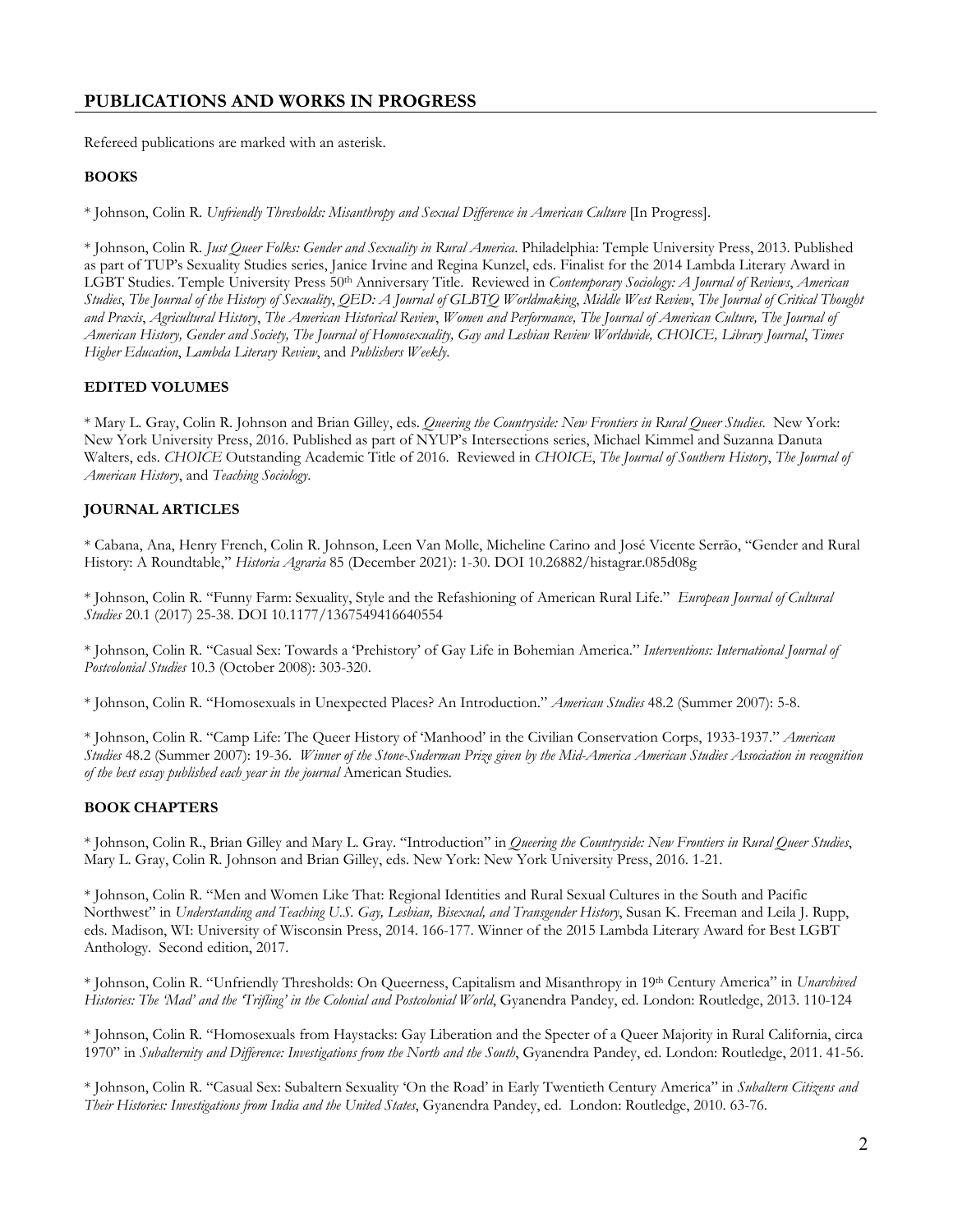#### **OTHER PUBLICATIONS**

Johnson, Colin R. "Masculinity in a Rural Context," *The Routledge History of Rural America*, Pamela Riney-Kehrberg, ed. New York: Routledge, 2016. 151-164.

Johnson, Colin R. "The Thin Line of Embodiment," *Bridge 11: Lia Cook, Mariko Kusumoto, Anne Drew Potter*. Pittsburgh: Society for Contemporary Craft, 2011. n.p.

Johnson, Colin R. "Dandyism," "Dating," and "Metrosexuals," in *Encyclopedia of Sex and Gender.* Fedwa Malti-Douglas, ed. Detroit: Macmillan Reference USA, 2007. 369-371, 376-382, 1006.

Johnson, Colin R. "Rural Space: Queer America's Final Frontier." *The Chronicle of Higher Education*. 13 January 2006. B15-16.

Johnson, Colin R. "Urban, Suburban, and Rural Geographies" in *Encyclopedia of Lesbian, Gay, Bisexual, and Transgender History in America*, Marc Stein, ed. New York: Charles Scribner's Sons, 2004. 217-222.

#### **BOOK REVIEWS**

Johnson, Colin R. "BOOK REVIEW: *Buying Gay: How Physique Entrepreneurs Sparked a Movement* by David K. Johnson." *The Historian* (In Progress).

Johnson, Colin R. "BOOK REVIEW: *Oklahomo: Lessons in Unqueering America* by Carol Mason." *American Studies Journal*. 55.1. (Spring 2016): 162-163.

Johnson, Colin R. "BOOK REVIEW: *The Rural Midwest since World War II* edited by J. L. Anderson." *Michigan Historical Review*. 41.1 (Spring 2015): 103-104.

Johnson, Colin R. "BOOK REVIEW: *Charity & Sylvia: A Same-Sex Marriage in Early America* by Rachel Hope Cleves." *New England Quarterly*. 88.1. (March 2015): 162-164.

Johnson, Colin R. "BOOK REVIEW: Rural Fictions, Urban Realities: A Geography of Gilded Age American Literature by Mark Storey." *Indiana Magazine of History*. 110.4 (December 2014): 397-398.

Johnson, Colin R. "BOOK REVIEW: *Putting the Barn before the House: Women and Family Farming in Early Twentieth-Century New York* by Grey Osterud." *Enterprise and Society* 15.1 (March 2014): 183-185.

Johnson, Colin R. "BOOK REVIEW: *William Alexander Percy: The Curious Life of a Mississippi Planter and Sexual Freethinker* by Benjamin E. Wise." *Journal of American History* 99.4 (March 2013): 1261-1262.

Johnson, Colin R. "BOOK REVIEW: *Metropolitan Lovers: The Homosexuality of Cities* by Julie Abraham." *Journal of the History of Sexuality* 22.1 (January 2013): 161-163.

Johnson, Colin R. "BOOK REVIEW: *Un-Natural State: Arkansas and the Queer South* by Brock Thompson." *American Historical Review* 117.1 (February 2012): 247.

Johnson, Colin R. "BOOK REVIEW: *New York Hustlers: Masculinity and Sex in Modern America* by Barry Reay." *Social History* 36.3 (October 2011): 368-370.

Lewis, Miles D., Anthony Amato and Colin R. Johnson. "BOOK REVIEW: *Industrializing the Corn Belt: Agriculture, Technology, and Environment, 1945-1972* by J. L. Anderson." *Social Science Journal* 48.2 (June 2011): 411-412.

Johnson, Colin R. "BOOKS IN BRIEF: Feeling Our Way toward a History of ACT UP. A review of *Moving Politics: Emotion and ACT UP's Fight against AIDS* by Deborah B. Gould." *GLQ: A Journal of Lesbian and Gay Studies* 17.2-3 (Winter 2010/Spring 2011): 432-434.

Johnson, Colin R. "BOOK REVIEW: *The Lesbian and Gay Movements: Assimilation or Liberation*? by Craig R. Rimmerman." *American Studies* 50.1/2 (Spring/Summer 2010): 250-251.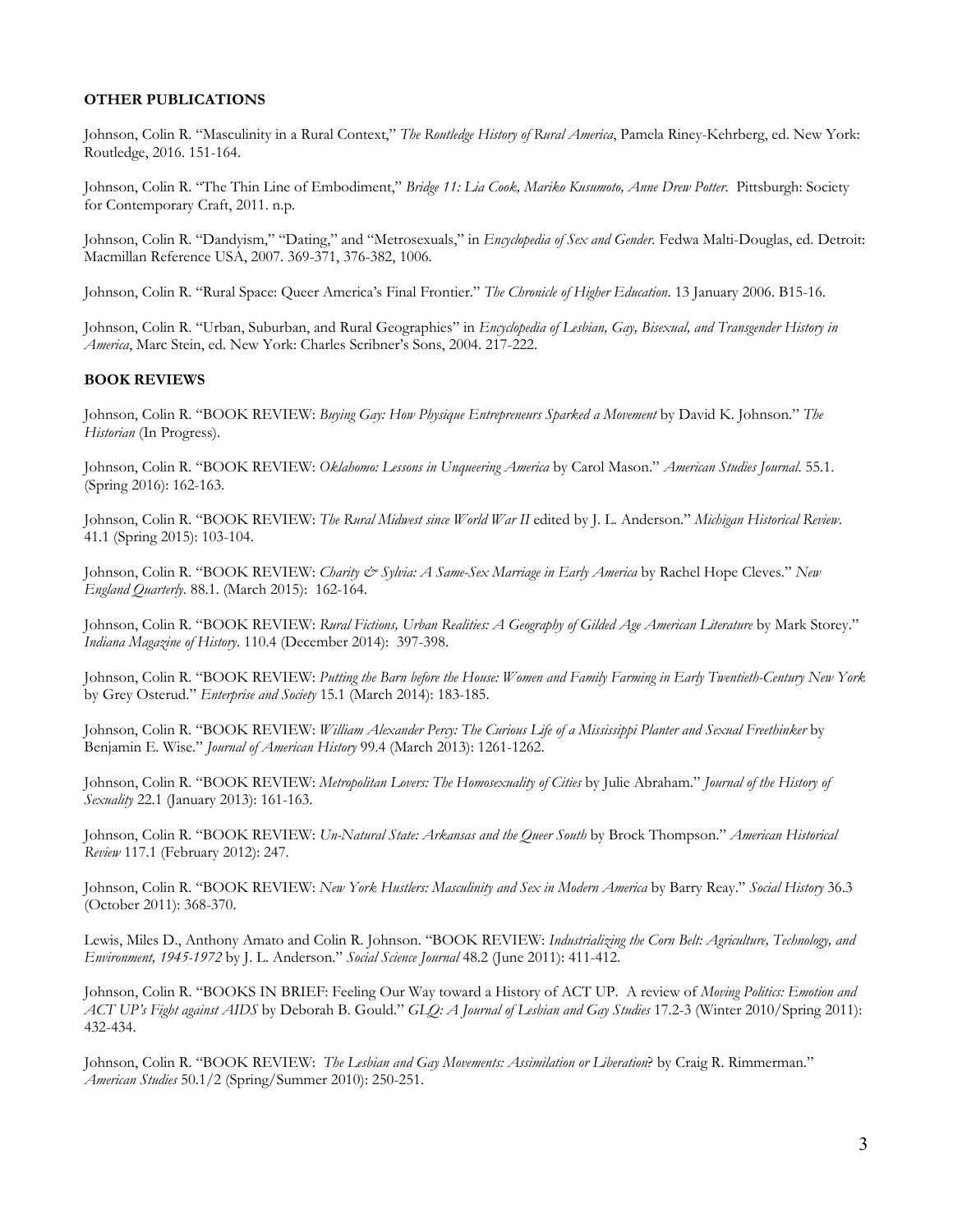#### **FELLOWSHIPS, GRANTS, AND AWARDS**

**INDIANA UNIVERSITY Martha's Vineyard, MA**<br>
Office of the Provost **IVERSITY MA**<br> **IVERSITY MA** Office of the Provost **Eastman House Residency for the Arts and Humanities INDIANA UNIVERSITY Bloomington, IN** The College of Arts and Sciences Office of Diversity and Inclusion Spring 2022 **Faculty Fellow INDIANA UNIVERSITY / NEH Bloomington, IN**<br> **Bloomington, IN**<br> **ISPENSITY / NEH Bloomington, IN**<br> **Bloomington, IN** Center for Cultural Affairs **Cultural Affairs Fellowship INDIANA UNIVERSITY** Bloomington, IN<br>The College of Arts and Sciences Spring 2021 The College of Arts and Sciences **Trustees' Teaching Award INDIANA UNIVERSITY Bloomington, IN** Gender Studies Graduate Student Association **Faculty Mentor Award INDIANA UNIVERITY Bloomington, IN**<br> **College Arts and Humanities Institute Bloomington, IN**<br> **Fall 2019** College Arts and Humanities Institute **Conference Grant INDIANA UNIVERSITY Bloomington, IN** Gender Studies Graduate Student Association Spring 2018 **Faculty Mentor Award INDIANA UNIVERSITY Bloomington, IN** Department of Gender Studies Spring 2018 **Excellence in Service Award INDIANA UNIVERSITY Bloomington, IN** Department of Gender Studies Spring 2017 **Excellence in Service Award**

**INDIANA UNIVERSITY Bloomington, IN** Libraries Spring 2017 **Primary Source Immersion Program Grant**

**INDIANA UNIVERSITY Bloomington, IN** College of Arts and Sciences Office of International Affairs Spring 2017 **Faculty-Led Short-Term Study Abroad Program Development Grant**

**COUNCIL ON INTERNATIONAL EDUCATIONAL EXCHANGE (CIEE) Amsterdam, Netherlands** "Charting a Queer Future" Faculty Development Seminar July 1 – July 10, 2016 **Grant-Funded Participant**

**INDIANA UNIVERSITY Bloomington, IN**<br>
Office of the Vice Provost for Research Fall 2015 Office of the Vice Provost for Research **Emergency Grant-in-Aid**

**INDIANA UNIVERSITY Bloomington, IN** Office of the Vice President for International Affairs Summer 2015 **Overseas Conference Travel Grant**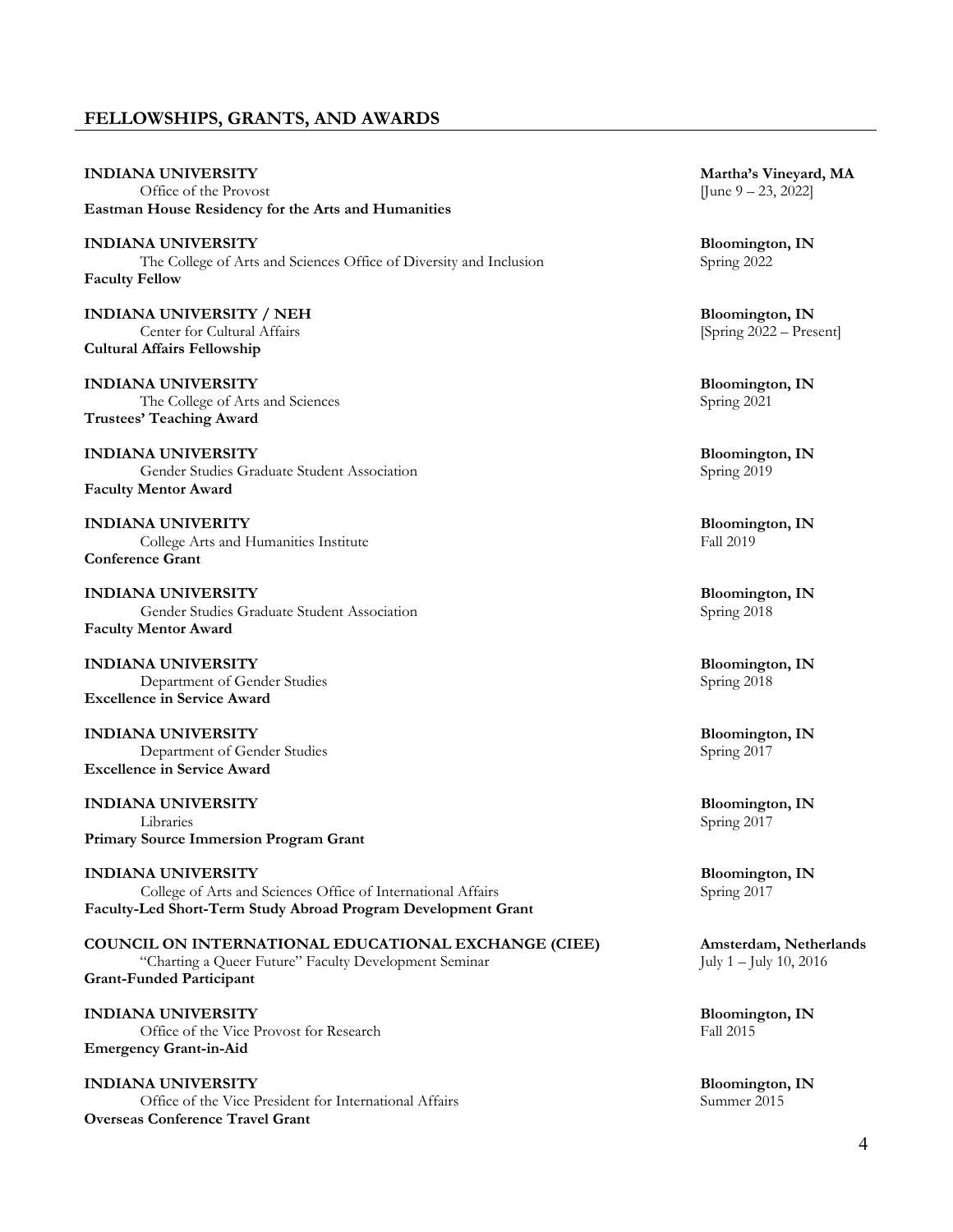#### **NEH / BARD GRADUATE CENTER New York, NY**

American Material Culture Summer Institute July 6 – July 31, 2015 **Participant**

**INDIANA UNIVERSITY Bloomington, IN**  Institute for Advanced Study Spring 2015 **Research Consultation Grant**

**MCGILL UNIVERSITY Montreal, Canada** Institute for Gender, Sexuality and Feminist Studies January – May, 2015 **Visiting Scholar in Residence**

**UNIVERSITY OF HELSINKI Mikkeli, Finland** Ruralia Institute May – June, 2014 **Visiting Scholar in Residence**

**INDIANA UNIVERSITY Bloomington, IN** The College of Arts and Sciences Spring 2014 **Trustees' Teaching Award**

**INDIANA UNIVERSITY Bloomington, IN** Office of GLBT Student Support Services February 1, 2013 **GLBT Spirit Award**

**INDIANA UNIVERSITY Bloomington, IN**<br>The College of Arts and Sciences Spring 2012 The College of Arts and Sciences **Trustees' Teaching Award**

**INDIANA UNIVERSITY Bloomington, IN**<br> **Bloomington, IN**<br> **Example 2011** College Arts and Humanities Institute **Travel and Research Grant**

**INDIANA UNIVERSITY Bloomington, IN**<br>
Office of the Vice Provost for Faculty and Academic Affairs Fall 2011 Office of the Vice Provost for Faculty and Academic Affairs **Horizons of Knowledge Grant**

**INDIANA UNIVERSITY Bloomington, IN** IU Student Alumni Association Spring 2011 **Student Choice Award Nominee**

**INDIANA UNIVERSITY Bloomington, IN** Office of the Vice President for International Affairs Spring 2011 **Short-Term Faculty Exchange Program Grant**

**INSTITUTE FOR ADVANCED STUDY, INDIANA UNIVERSITY Bloomington, IN Remak New Knowledge Seminar:** The Art of Interpretation **Bloomington** 2010-2011 Remak New Knowledge Seminar: The Art of Interpretation **Participant**

**INDIANA UNIVERSITY Bloomington, IN**<br>
Office of the Vice President for International Affairs Fall 2010 Office of the Vice President for International Affairs **Overseas Conference Travel Grant**

**INDIANA UNIVERSITY Bloomington, IN**<br>
Office of the Vice President for International Affairs Fall 2010 Office of the Vice President for International Affairs **Short-Term International Visitors Grant**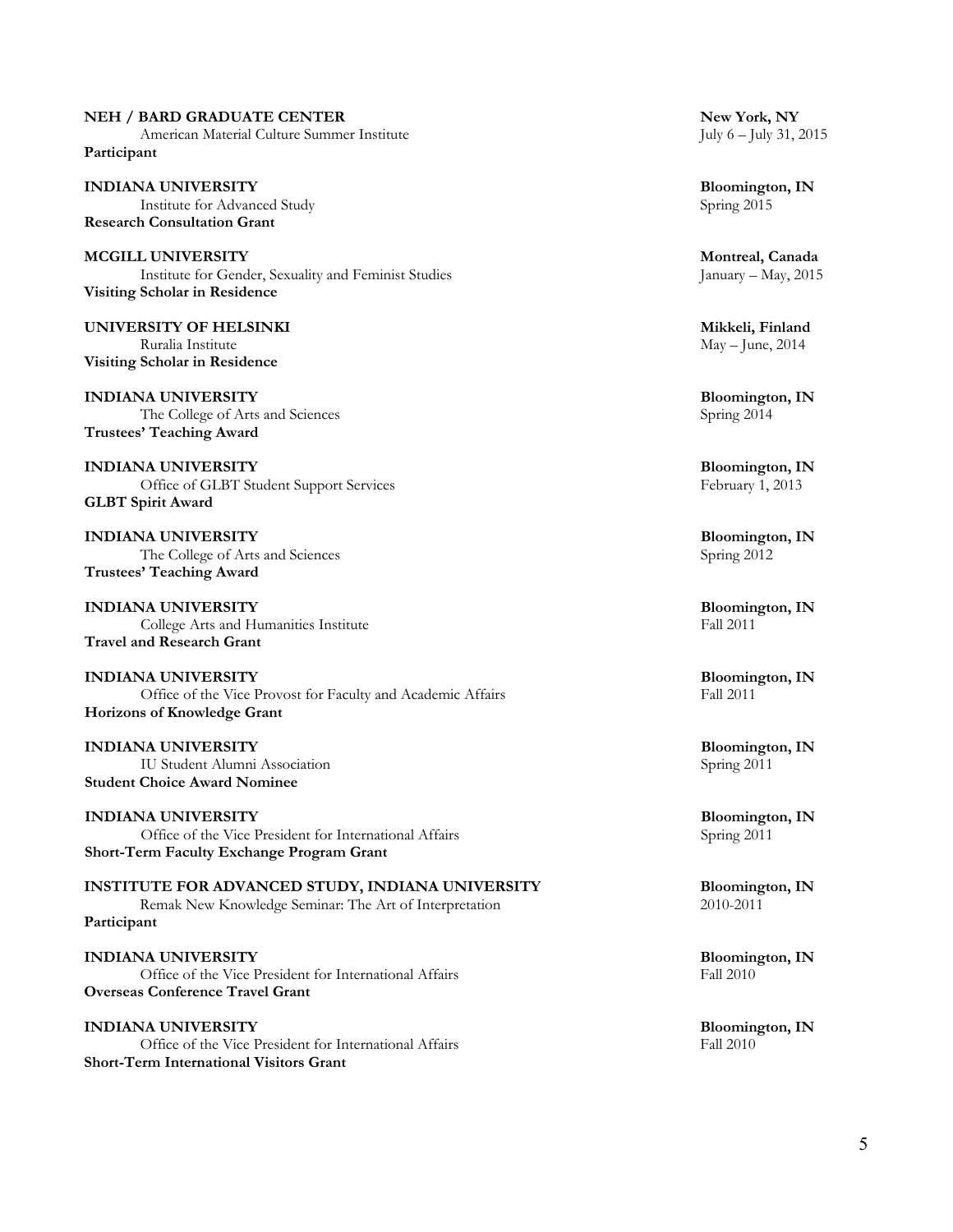**INDIANA UNIVERSITY Bloomington, IN** Department of Gender Studies **Excellence in Teaching Award**

**INDIANA UNIVERSITY Bloomington, IN**<br> **College Arts and Humanities Institute Bloomington, IN**<br> **Bloomington, IN** College Arts and Humanities Institute **Workshop Grant for "Queering the Countryside"** (with Mary L. Gray)

**INDIANA UNIVERSITY Bloomington, IN** The College of Arts and Sciences Spring 2010 **Trustees' Teaching Award**

**MID-AMERICA AMERICAN STUDIES ASSOCIATION Lawrence, KS**<br>*American Studies American Studies September 28, 2* **Stone-Suderman Prize**

**INDIANA UNIVERSITY Bloomington, IN** Department of Gender Studies Spring 2009 **Excellence in Service Award**

**INDIANA UNIVERSITY Bloomington, IN** IU Student Alumni Association Spring 2008 **Student Choice Award Nominee**

**INSTITUTE FOR ADVANCED STUDY, INDIANA UNIVERSITY** Bloomington, IN<br>Remak New Knowledge Seminar: Gender and Citizenship 2008-2009 Remak New Knowledge Seminar: Gender and Citizenship **Participant**

**INDIANA UNIVERSITY Bloomington, IN** Campus Writing Program **Summer Writing/Teaching Grant**

**INDIANA UNIVERSITY Bloomington, IN** Lilly Freshman Learning Project **May 5 - May 16, 2008 Faculty Fellowship**

**INDIANA UNIVERSITY Bloomington, IN**<br> **Bloomington, IN**<br> **Bloomington, IN**<br> **Bloomington, IN**<br> **Bloomington, IN** Community Outreach and Partnerships in Service Learning (COPSL) **Faculty Fellowship**

**INDIANA UNIVERSITY Bloomington, IN** Human Biology Program May 2006 - April 2007 **Faculty Fellowship**

**INDIANA UNIVERSITY Bloomington, IN**<br> **Bloomington, IN**<br> **College of Arts and Sciences** College of Arts and Sciences **Junior Faculty Fellowship**

**INDIANA UNIVERSITY Bloomington, IN** IU Student Alumni Association Spring 2006 **Student Choice Award Nominee**

**THE JOHNS HOPKINS UNIVERSITY**<br>Program for the Study of Women, Gender and Sexuality 2003 - 2004<br>2003 - 2004 Program for the Study of Women, Gender and Sexuality **Postdoctoral Fellowship**

**UNIVERSITY OF MICHIGAN Ann Arbor, MI** Horace H. Rackham School of Graduate Studies **Outstanding Graduate Student Instructor Award**

*American Studies* September 28, 2009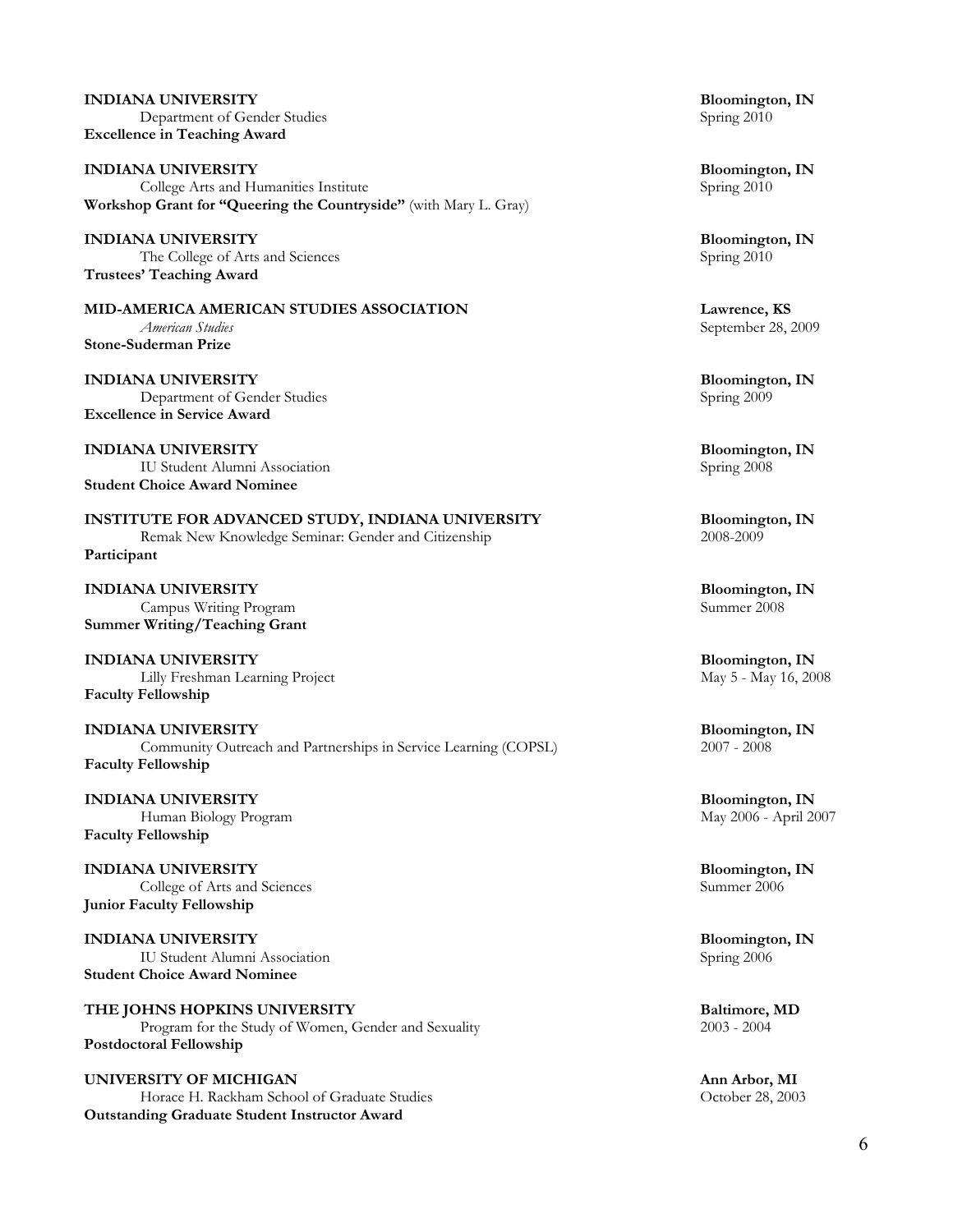#### **CORNELL UNIVERSITY Ithaca, NY** School of Criticism and Theory Summer 2003

**Participant**

**SMITHSONIAN INSTITUTION**<br>
National Museum of American History<br>
2002 - 2003 National Museum of American History **Predoctoral Fellowship**

**UNIVERSITY OF MICHIGAN**<br> **Ann Arbor, MI**<br> **Ann Arbor, MI**<br> **Ann Arbor, MI**<br> **Ann Arbor, MI**<br> **Ann Arbor, MI** Horace H. Rackham School of Graduate Studies **Rackham Predoctoral Fellowship**

**UNIVERSITY OF MICHIGAN**<br> **Ann Arbor, MI**<br> **Ann Arbor, MI**<br> **Ann Arbor, MI**<br> **Ann Arbor, MI**<br> **Ann Arbor, MI** Center for Research on Learning and Teaching **Michigan Teaching Fellowship**

**UNIVERSITY OF MICHIGAN Ann Arbor, MI** Horace H. Rackham School of Graduate Studies January 2000 - August 2000 **Dean's Candidacy Fellowship**

**UNIVERSITY OF MICHIGAN Ann Arbor, MI** Gayle Morris Sweetland Writing Center August 1999 - April 2000 **Junior Fellowship** (Declined)

**UNIVERSITY OF MICHIGAN Ann Arbor, MI**<br> **Ann Arbor, MI**<br> **Ann Arbor, MI**<br> **Ann Arbor, MI**<br>
May 1999 - December 1999 Institute for Research on Women and Gender **"Community of Scholars" Fellowship**

**SMITHSONIAN INSTITUTION**<br>
National Museum of American History<br>
Summer 1998 National Museum of American History **Graduate Research Fellowship**

**UNIVERSITY OF MICHIGAN**<br> **Ann Arbor, MI**<br> **Ann Arbor, MI**<br> **Ann Arbor, MI**<br>
August 1996 - April 1997 Horace H. Rackham School of Graduate Studies **Rackham First-Year Fellowship**

### **INVITED TALKS AND LECTURES**

**Solitude and Gender Symposium, Queen Mary University** London, England "The Lady Vanishes: The Female Recluse and the Public Interest in 19<sup>th</sup> and 20<sup>th</sup> Century America" June 14, 2021 "The Lady Vanishes: The Female Recluse and the Public Interest in 19th and 20th Century America"

**European Association of American Studies Warsaw, Poland** "Suddenly Last Summer; or, On the Importance of Taking Stock" April 30, 2021

#### **American History Workshop, Indiana University <b>Bloomington, IN**<br>
"The Lesser Intimacies" February 23, 2018 "The Lesser Intimacies"

**Inside/Outside Summer School, Leibniz Universität Hannover Hanover, Germany**<br>
"The Lesser Intimacies" September 16, 2016

**West Shore Community College Scottville, MI** "The Triumph and Tragedy of LGBT History" March 21, 2016

**Women's History Month Colloquium, Indiana State University France Control of Terre Haute, IN** "Hard Women: Rural Women and Female Masculinity" February 29, 2016

September 16, 2016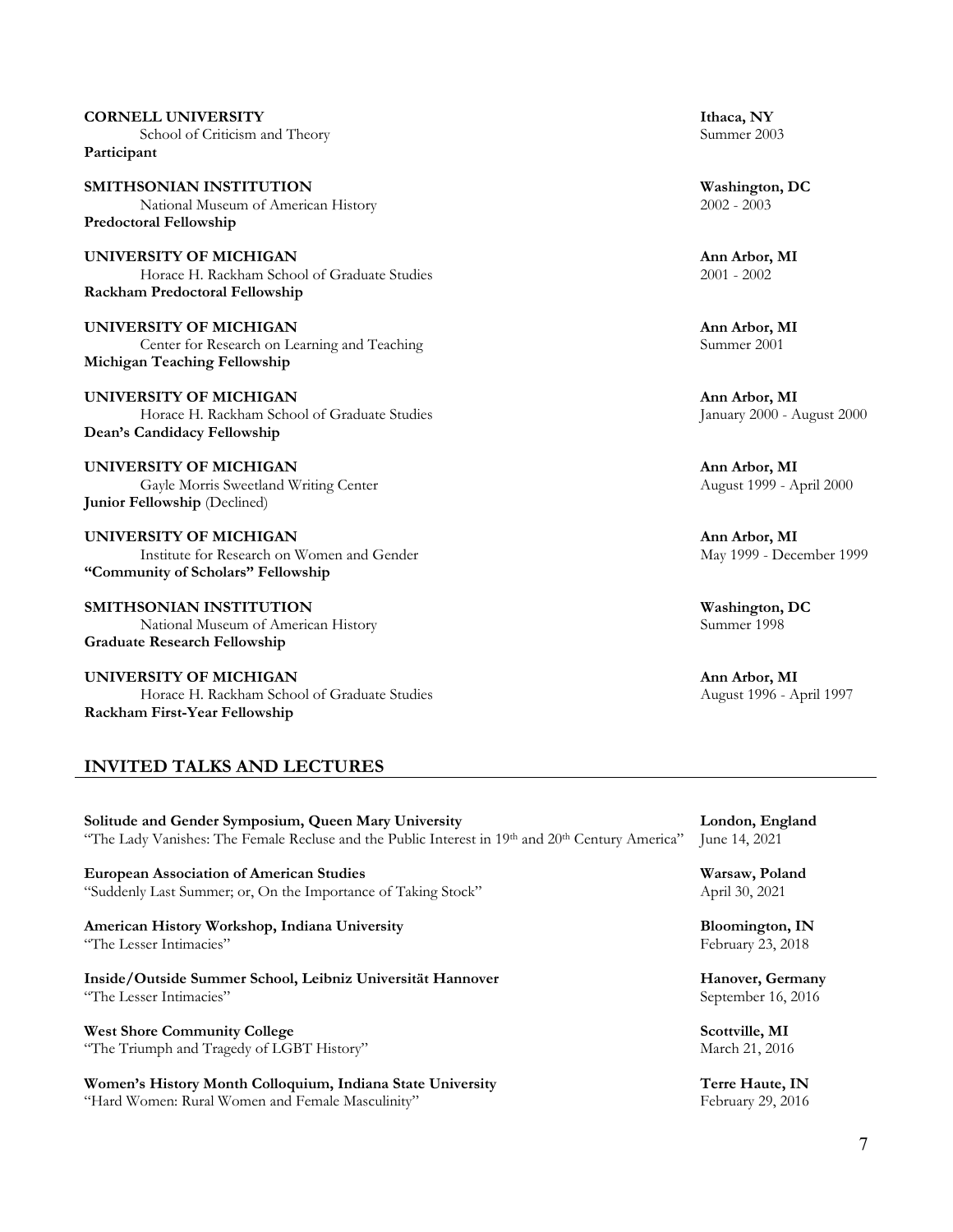| Women's, Gender and Sexuality Studies Program, Purdue University                           | West Lafayette, IN      |
|--------------------------------------------------------------------------------------------|-------------------------|
| "Creature Comforts: Gender, Sexuality and Interspecies Solidarity"                         | January 28, 2016        |
| Department of Gender Studies Colloquium, Indiana University                                | <b>Bloomington</b> , IN |
| "Creature Comforts"                                                                        | September 29, 2015      |
| Department of History, McGill University                                                   | Montréal, Canada        |
| "Sexual Conventions: Prostitution and the Culture of Commerce in 20th-Century Chicago"     | March 30, 2015          |
| Institute for Gender, Sexuality and Feminist Research, McGill University                   | Montréal, Canada        |
| "Unfriendly Thresholds: Misanthropy and Sexual Difference"                                 | March 17, 2015          |
| "The Future of the Rural West" Conference, Bill Lane Center, Stanford University           | Troutdale, OR           |
| "Sex and Self-Determination in the Rural West"                                             | March 6, 2015           |
| UCOSOGIE, Western Illinois University                                                      | Macomb, IL              |
| "What the Torch-Wielding Villagers Knew"                                                   | September 17, 2014      |
| Ruralia Institute, University of Helsinki                                                  | Seinäjoki, Finland      |
| "Queering the Countryside: Past, Present and Future"                                       | June 13, 2014           |
| Ruralia Institute, University of Helsinki                                                  | Mikkeli, Finland        |
| "Queering the Countryside: Past, Present and Future"                                       | June 4, 2014            |
| Gay Cultural Studies Program, Old Dominion University                                      | Norfolk, VA             |
| "The Lesser Intimacies: Touches of Meaning in the Photography of Mike Disfarmer"           | April 2, 2014           |
| Polish Studies Center, Indiana University                                                  | Bloomington, IN         |
| "The Very Private Sector: Some Observations Regarding Intimacy after State Socialism"      | April 18, 2013          |
| <b>Unarchived Histories II, Emory University</b>                                           | Atlanta, GA             |
| "Unfriendly Thresholds: On Queerness and Misanthropy in 19th Century America"              | September 7, 2012       |
| American Studies Center Colloquium Series, University of Warsaw                            | Warsaw, Poland          |
| "The Ghosts of Departed Intimacies"                                                        | May 17, 2012            |
| Department of Gender Studies, Humboldt University                                          | Berlin, Germany         |
| "Community Standards: On 'Village' Mentality and the Queer Eccentric in the United States" | May 3, 2012             |
| CTRD Speaker Series, IUB Center for the Integrative Study of Animal Behavior               | Bloomington, IN         |
| "Who Needs Queer Theory, Anyway?"                                                          | January 18, 2012        |
| North American Studies Program, Universidad de La Laguna                                   | Tenerife, Spain         |
| "Gay Histories/Queer Cultures"                                                             | May 17, 2011            |
| Postpostransexual: Transgender Studies and Feminism, Indiana University                    | Bloomington, IN         |
| "Corporate Forms"                                                                          | April 9, 2011           |
| Department of Women's Studies, University of Nevada                                        | Las Vegas, NV           |
| "Sexual Conventions: Prostitution and the Culture of Commerce in 20th-Century Chicago"     | March 7, 2011           |
| <b>Unarchived Histories, Emory University</b>                                              | Atlanta, GA             |
| "The Ghosts of Departed Intimacies"                                                        | February 18, 2011       |
| Queering the Middle Symposium, University of Illinois                                      | Champaign, IL           |
| "The Theory of Sexual Dormancy"                                                            | October 8, 2010         |
| Department of Gender Studies Graduate Student Colloquium, Indiana University               | Bloomington, IN         |
| "Homosexuals from Haystacks: Gay Liberation and the Specter of Queer                       | April 8, 2010           |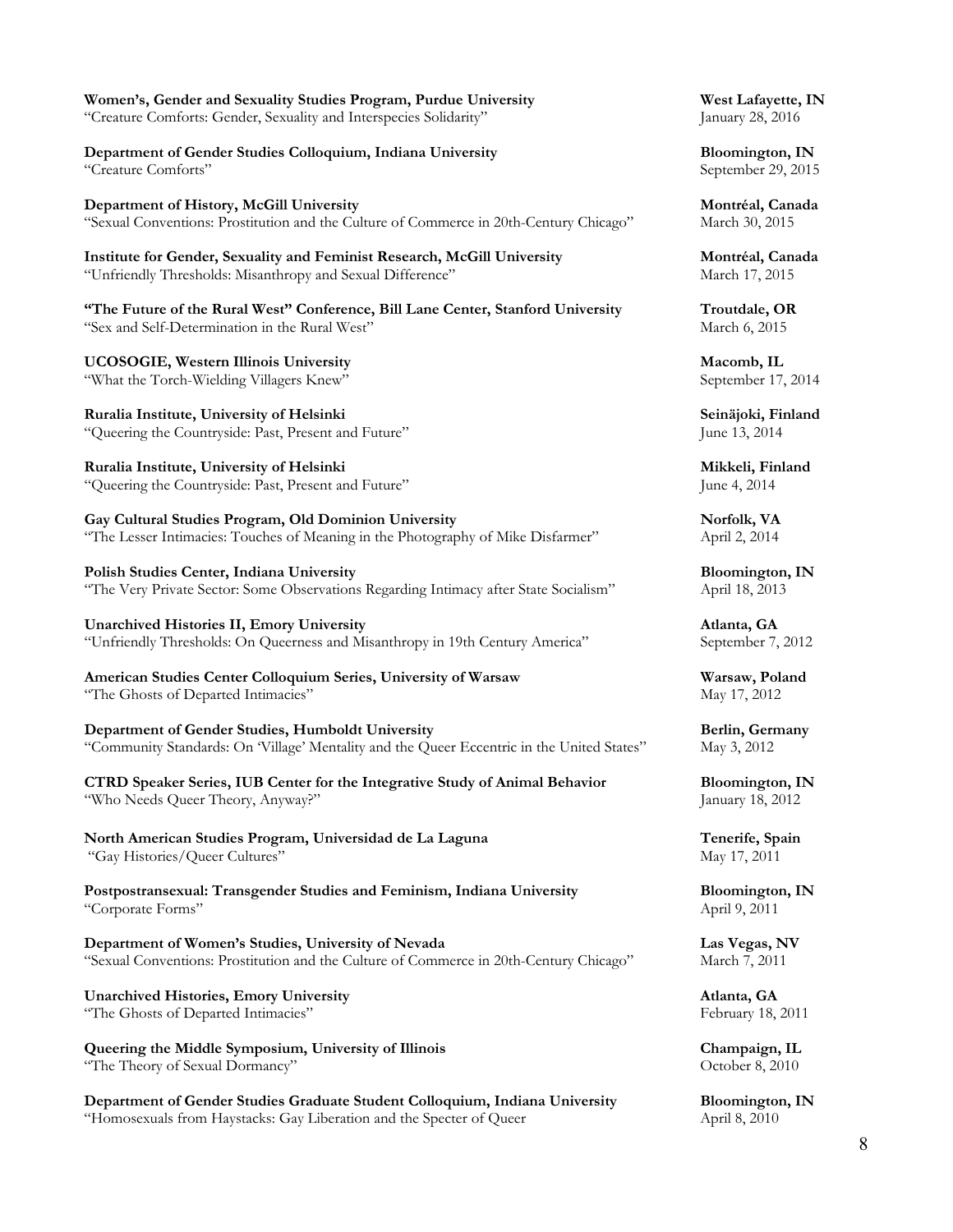| Nonmetropolitan Perspectives in LGBTQ Studies, University of Michigan<br>"Hard Women"                                                                                              | Ann Arbor, MI<br>October 2, 2009         |
|------------------------------------------------------------------------------------------------------------------------------------------------------------------------------------|------------------------------------------|
| Region, Class and Culture: New Perspectives on the South, Rhodes College<br>"Queer Cosmopolitanism; or, Southern Sex on the 'Low Down""                                            | Memphis, TN<br>June 12, 2009             |
| Department of History, Williams College<br>"Community Standards: 'Village Mentality,' Queer Eccentrics and the Writing of<br>Lesbian and Gay History"                              | Williamstown, MA<br>January 9, 2009      |
| Subaltern Citizens and Their Histories II, Emory University<br>"Casual Sex: Homosexuality and the Itinerant Working Poor in the US, 1900-1930"                                     | Atlanta, GA<br>December 7, 2007          |
| Identity Politics and US Culture Conference, Universidad de La Laguna<br>"The Consolations of Familiarity: Gender, Sexuality and the Politics of Community in<br>Rural America"    | Tenerife, Spain<br>May 14, 2007          |
| "New Voices in LGBT Studies" Series, University of Chicago<br>"The Consolations of Familiarity: Cross-Dressing School Teachers and the Politics of<br>Community in the Deep South" | Chicago, IL<br>February 8, 2007          |
| Subaltern Citizens and Their Histories, Emory University<br>"Casual Sex: Homosexuality and the Itinerant Working Poor in the US, 1900-1930"                                        | Atlanta, GA<br>October 13, 2006          |
| Larry Kramer Lesbian and Gay Studies Initiative, Yale University<br>"Casual Sex: Homosexuality and the Itinerant Working Poor in the US, 1900-1930"                                | New Haven, CT<br>April 7, 2004           |
| National Museum of American History, Smithsonian Institution<br>"Camp Life: The Queer History of 'Manhood' in the Civilian Conservation Corps"                                     | Washington, DC<br>June 25, 2002          |
| <b>COMPETETIVELY SELECTED TALKS AND LECTURES</b>                                                                                                                                   |                                          |
| <b>HOT CON 2018</b><br>"Pursuing LGBTQ Studies at the Graduate Level: A Practical Workshop for Prospective Applicants" October 27, 2018                                            | Indianapolis, IN                         |
| <b>Tenth European Feminist Research Conference</b><br>"On Teaching Sexism and Homophobia"                                                                                          | Göttingen, Germany<br>September 13, 2018 |
| Annual Meeting of the Australian Historical Association<br>"The Lesser Intimacies"                                                                                                 | Canberra, Australia<br>July 5, 2018      |
| Annual Meeting of the French Association of American Studies<br>"The Lesser Intimacies"                                                                                            | Nice, France<br>May 23, 2018             |
| Annual Meeting of the American Studies Association<br>"The American Outer Class"                                                                                                   | Chicago, Illinois<br>November 9, 2017    |
| Doing Sex: Men, Masculinity and Sexual Practices Conference, Newcastle University<br>"Fuck My Wife; or, the Erotic Logic of Cuckoldry"                                             | Newcastle on Tyne, UK<br>July 13, 2017   |
| Ninth Annual DC Queer Studies Symposium, Queer Beyond Repair<br>"Creature Comforts"                                                                                                | College Park, MD<br>April 22, 2016       |
| The Failed Individual Conference, University of Mannheim<br>"Dirty Old Men"                                                                                                        | Mannheim, Germany<br>November 13, 2015   |

Majority in Rural California"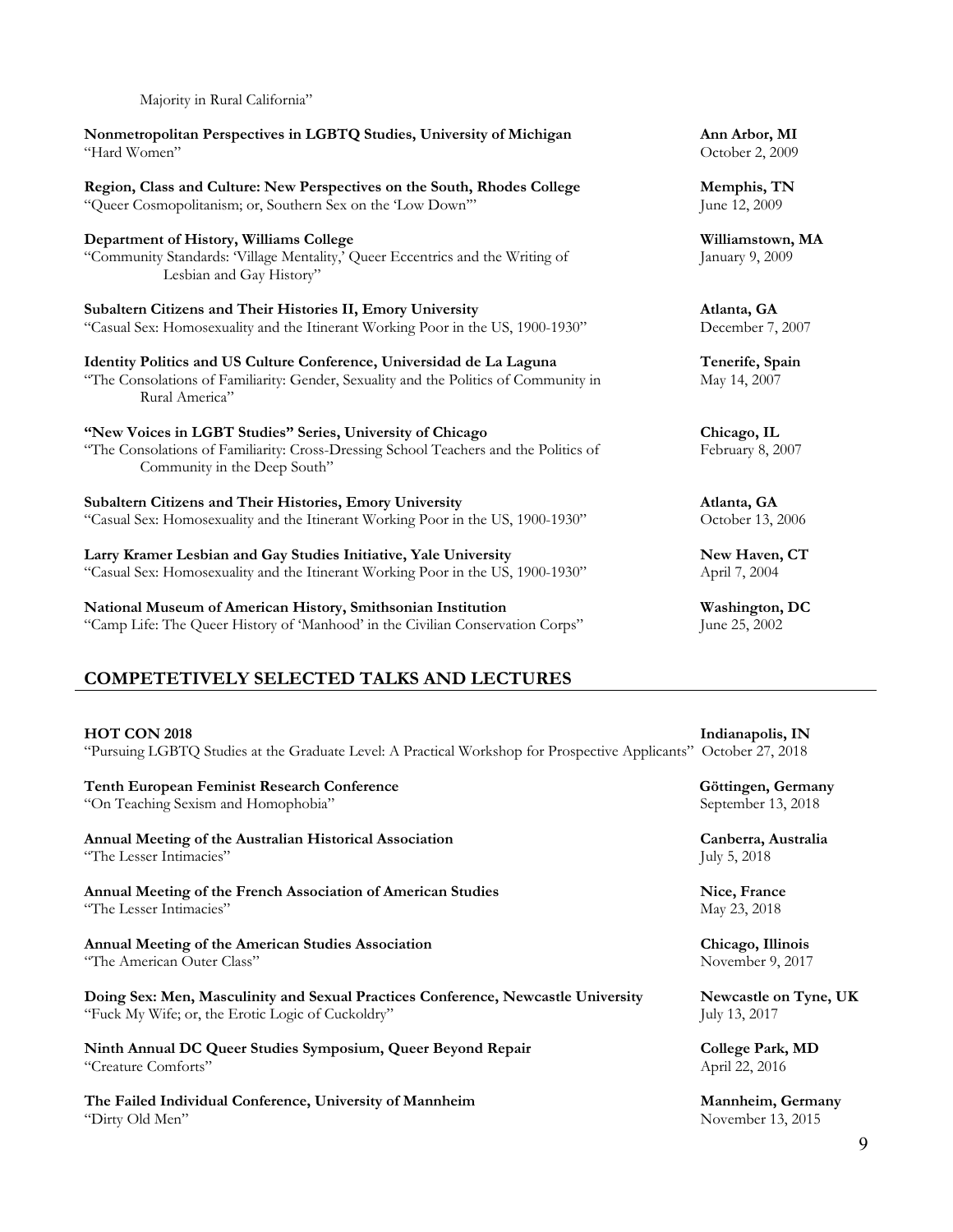#### **Annual Meeting of the Rural Sociological Society Madison, WI**

"Undoing Rurality" August 7, 2015

**Sexotic Symposium, Max Planck Institute for Human Development Berlin, Germany Berlin, Germany Property 19, 2015 Property 19, 2015** "The Not-So-Grand Tour: American Sex Tourism in Europe after World War II"

**What Is & How to Do LGBT History Conference Manchester, UK** "What the Torch-Wielding Villagers Knew" February 15, 2015

**Annual Meeting of the Southern Historical Association Atlanta, GA** "The Ghosts of Departed Intimacies" November 16, 2014

**Annual Meeting of the American Studies Association Los Angeles, CA** "Creature Comforts: Interspecies Solidarity in an Unfriendly World" November 7, 2014

**Gendered Planet: Ethics, Equality and Equity, University of Wisconsin River Falls, WI** "Creature Comforts: Interspecies Solidarity in an Unfriendly World" October 17, 2014

**Queering the Quotidian: Differential and Contested Spaces within Neoliberalism <b>Atlanta, GA**<br>
"One Bedroom" March 7, 201

**Annual Meeting of the American Historical Association Washington, DC** "Love's Labor's Cost: On the Price of Teaching LGBT History" January 2, 2014

**Annual Meeting of the National Women's Studies Association Cincinnati, OH**<br> **Cincinnati, OH**<br> **Cincinnati, OH**<br>
November 8, 2013 "Women with Meeting Disorders"

**Annual Meeting of the Agricultural History Society Banff, Canada** "Funny Farm: Sexuality, Style and the Refashioning of American Rural Life" June 15, 2013

**Reality Gendervision: Sexuality and Gender on Reality TV Bloomington, IN** "Funny Farm: Sexuality, Style and the Refashioning of American Rural Life" April 26, 2013

**Annual Meeting of the Southern Humanities Council Savannah, GA** "Queer Empiricism" February 1, 2013

**Annual Meeting of the American Historical Association New Orleans, LA** "Unfriendly Thresholds: On Queerness and Misanthropy in 19th Century America" January 3, 2013

**Radically Gay: The Life & Visionary Legacy of Harry Hay, CLAGS/CUNY New York, NY** "Honest Alfred, Honest Eve" September 28, 2012

**Capitalism by Gaslight Symposium, The Library Company of Philadelphia Philadelphia, PA** "The Misanthrope's Progress: On Hermits, Misers and Capitalist Development in June 7, 2012 19th Century America."

**Queer Studies Conference, University of Warsaw**<br>
"Microwave Cooking for One': Solitary Living, Abjection and the Family That Is Not One" May 26, 2012 "Microwave Cooking for One': Solitary Living, Abjection and the Family That Is Not One"

**The 1960s in America: Legacies, University of Warsaw**<br>
"No Restrooms for the Wicked: Gender, Sexuality and the Legacy of Cold-War Policing" May 12, 2012 "No Restrooms for the Wicked: Gender, Sexuality and the Legacy of Cold-War Policing"

**Thirty-Second Annual Meeting of the Indiana Association of Historians <b>Hanover, IN**<br>
"Symptoms of Withdrawal: An Anti-Social History of Reclusiveness in 19<sup>th</sup> Century America" February 18, 2012 "Symptoms of Withdrawal: An Anti-Social History of Reclusiveness in 19th Century America"

**Annual Meeting of the Southern Humanities Council <b>Louisville, KY**<br>
"Corporate Forms" February 4, 2012 "Corporate Forms"

March 7, 2014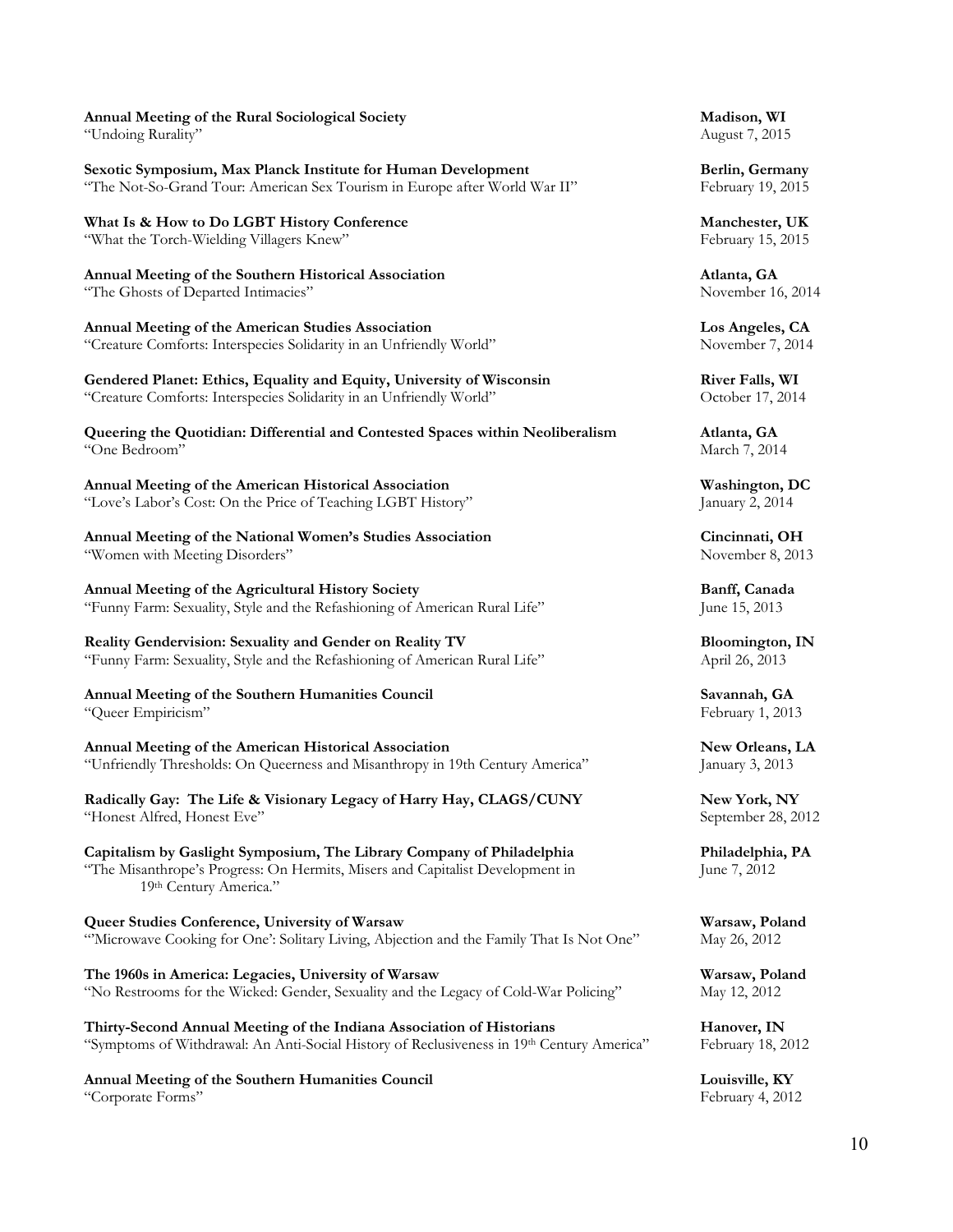| Food Networks: Gender and Foodways Conference, University of Notre Dame<br>"General Mills Made Me Gay: Some Reflections on Capitalism, Queer Childhood and<br>Peculiar Purple Piemen"                        | South Bend, IN<br>January 26, 2012  |
|--------------------------------------------------------------------------------------------------------------------------------------------------------------------------------------------------------------|-------------------------------------|
| Diversity Research Symposium, Ball State University                                                                                                                                                          | Muncie, IN                          |
| "Who Needs Queer Theory, Anyway?"                                                                                                                                                                            | October 29, 2011                    |
| Annual Meeting of the American Studies Association                                                                                                                                                           | Baltimore, MD                       |
| "Bred in Keptivity: Managing Intergenerational Desire in US Gay Male Culture"                                                                                                                                | October 20, 2011                    |
| Seventy-Fourth Annual Meeting of the Rural Sociological Society                                                                                                                                              | Boise, ID                           |
| "American Peasantry: On the Future of Backwardness in the United States"                                                                                                                                     | July 30, 2011                       |
| Fifteenth Annual Berkshire Conference on the History of Women                                                                                                                                                | Amherst, MA                         |
| "Sexual Conventions: Prostitution and the Culture of Commerce in 20th-Century Chicago"                                                                                                                       | June 11, 2011                       |
| <b>Annual Meeting of the American Historical Association</b>                                                                                                                                                 | Boston, MA                          |
| "Semi-Subalternity: A Useful Category of Historical Analysis?"                                                                                                                                               | January 7, 2011                     |
| <b>Annual Meeting of the American Studies Association</b>                                                                                                                                                    | San Antonio, TX                     |
| "Early Withdrawals"                                                                                                                                                                                          | November 20, 2010                   |
| Inaugural Meeting of the Association for Research in the Fantastic<br>"The Little Gay Bar on the Prairie: Film, Fantasy and the Unfinished Business of<br>Queer World Making"                                | Hamburg, Germany<br>October 1, 2010 |
| Fifty-Second Annual Meeting of the Western Social Science Association<br>"Homosexuals from Haystacks: Gay Liberation and the Specter of Queer<br>Majority in Rural California"                               | Reno, NV<br>April 15, 2010          |
| Midwest Sociological Society/North Central Sociological Association Joint Meeting                                                                                                                            | Chicago, IL                         |
| "Overwhelming Minorities, Left and Right"                                                                                                                                                                    | April 1, 2010                       |
| Seventy-Second Annual Meeting of the Rural Sociological Society<br>"Community Standards: Queer Eccentrics, 'Village' Mentality, and the Politics of<br>Community in Small-Town and Rural America, 1910-1930" | Madison, WI<br>August 1, 2009       |
| Society for the Scientific Study of Sexuality – Eastern and Midcontinent Regions                                                                                                                             | St. Petersburg, FL                  |
| "Sexual Conventions: Prostitution and the Culture of Commerce in 20th-Century Chicago"                                                                                                                       | June 6, 2009                        |
| Annual Meeting of the American Society for Legal History<br>"Sexual Morrill-ity: The Land Grant College Act, Eugenics and the Nationalization<br>of Sexual Normativity"                                      | Tempe, AZ<br>October 27, 2007       |
| Feminist Pedagogy and Historical Instruction Conference, Indiana University                                                                                                                                  | <b>Bloomington</b> , IN             |
| "The Presumption of Feminism"                                                                                                                                                                                | September 29, 2006                  |
| Migrations: Tenth Annual Cultural Studies Conference, Indiana University                                                                                                                                     | <b>Bloomington</b> , IN             |
| "Casual Sex: Homosexuality and the Itinerant Working Poor in the US, 1900-1930"                                                                                                                              | February 11, 2006                   |
| Annual Meeting of the American Studies Association                                                                                                                                                           | Washington, DC                      |
| "Camp Life: The Queer History of 'Manhood' in the Civilian Conservation Corps"                                                                                                                               | November 7, 2005                    |
| Annual Meeting of the Organization of American Historians                                                                                                                                                    | San Jose, CA                        |
| "The Agrarian Origins of American Sexuality"                                                                                                                                                                 | April 3, 2005 (in abstentia)        |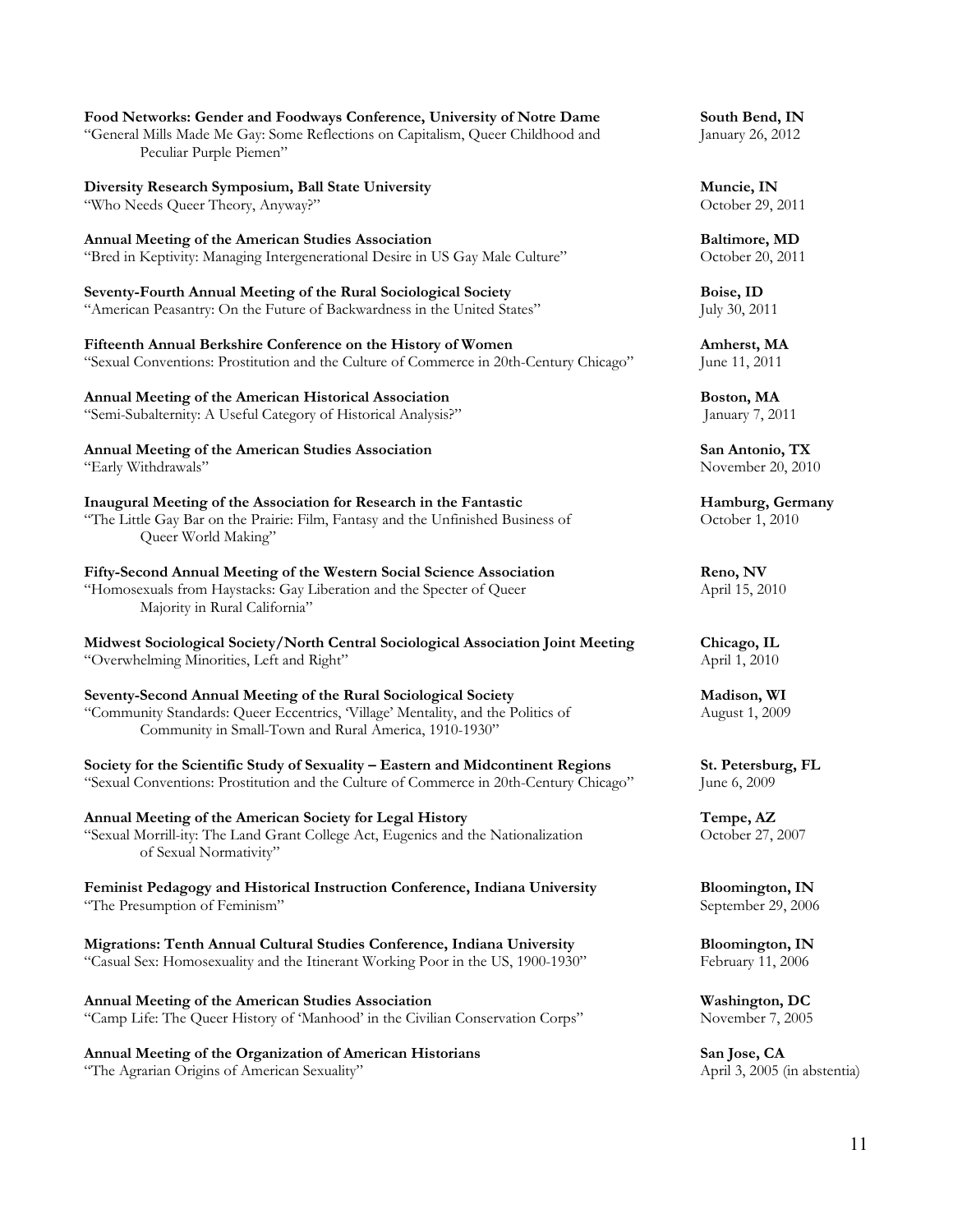| Annual Meeting of the American Studies Association<br>"The Art of Husbandry: Country Gentlemen and the Cultivation of Rural Taste"                                           |
|------------------------------------------------------------------------------------------------------------------------------------------------------------------------------|
| Practicing In 3-D: A Graduate Student Conference on Feminist Practice<br>"The Architectonics of Love: Counter-Geographies of Intimacy in Sarah Orne Jewett's<br>New England" |
| Sex on the Edge, Concordia University<br>"Queer Theory and Local Color in American Culture"                                                                                  |
| The Futures of American Studies Institute, Dartmouth College                                                                                                                 |

"Vastly American: *Winesburg, Ohio, Poor White* and the Queerness of Sherwood Anderson"

**Twentieth Meeting of the International Society of Political Psychology <b>Krakow, Poland** "AIDS/Hysteria: Bodies and Sexual Memory at Century's End" July 23, 1997

**Contested Sites: Negotiating American Cultures, University of Michigan Ann Arbor, MI** "AIDS/Hysteria: Bodies and Sexual Memory at Century's End" April 19, 1997

**Washington, DC** November 11, 2001

Ann Arbor, MI March 17, 2000

**Sex on the Edge, Concordia University Montréal, Canada** October 10, 1998

**Hanover, NH**<br>June 26, 1998

#### **PARTICIPATION AS CHAIR, DISCUSSANT, COMMENTATOR OR ORGANIZER**

**XXIII Congress of the International Congress of Historical Sciences Poznan, Poland** Roundtable Participant: "From Gender as a Useful Category to Anti-Genderism" [August 2022]

**Indiana University Maurer School of Law LGBTQ+ Project Bloomington, IN**<br>Panelist, "Gender, Sexuality and Intelligence Studies: The Spy in the Closet" March 8, 2021 Panelist, "Gender, Sexuality and Intelligence Studies: The Spy in the Closet"

**Indiana University Bloomington Center for Theoretical Inquiry in the Humanities Bloomington, IN** Co-Convener: CTIH Reading Group Spring 2020

**2019 Queer History Conference, San Francisco State University San Francisco, CA** Chair: "Intergenerational Sex between Males in the Twentieth Century" June 17, 2019

**Annual Meeting of the American Studies Association Atlanta, GA** Chair: "Indigenous and Latinx Collaboratives in the Face of Environmental Degradation" November 8, 2018

**Institute for Advanced Studies, Indiana University Bloomington, IN**<br>Panelist: "Putting Your Whole Self In: Queer Scholars Discuss Experiences in the Field" September 20, 2017 Panelist: "Putting Your Whole Self In: Queer Scholars Discuss Experiences in the Field"

**Annual Meeting of the American Historical Association, CLGBTH Panel Denver, CO** Chair: "Queering Historical Scale: Queer History Beyond the City" January 7, 2017

**Annual Meeting of the American Studies Association Denver, CO** Chair and Commentator: "Domesticating the 'Wilderness'" November 17, 2016

**History Graduate Student Association Conference, Indiana University Bloomington, IN Chair and Commentator: "Bodily Landscapes" Conference, Indiana University Corober 8, 2016** Chair and Commentator: "Bodily Landscapes"

**"Envisioning American Studies" Conference, University of Michigan Ann Arbor, MI** Chair: "Performance and Identity" March 18, 2016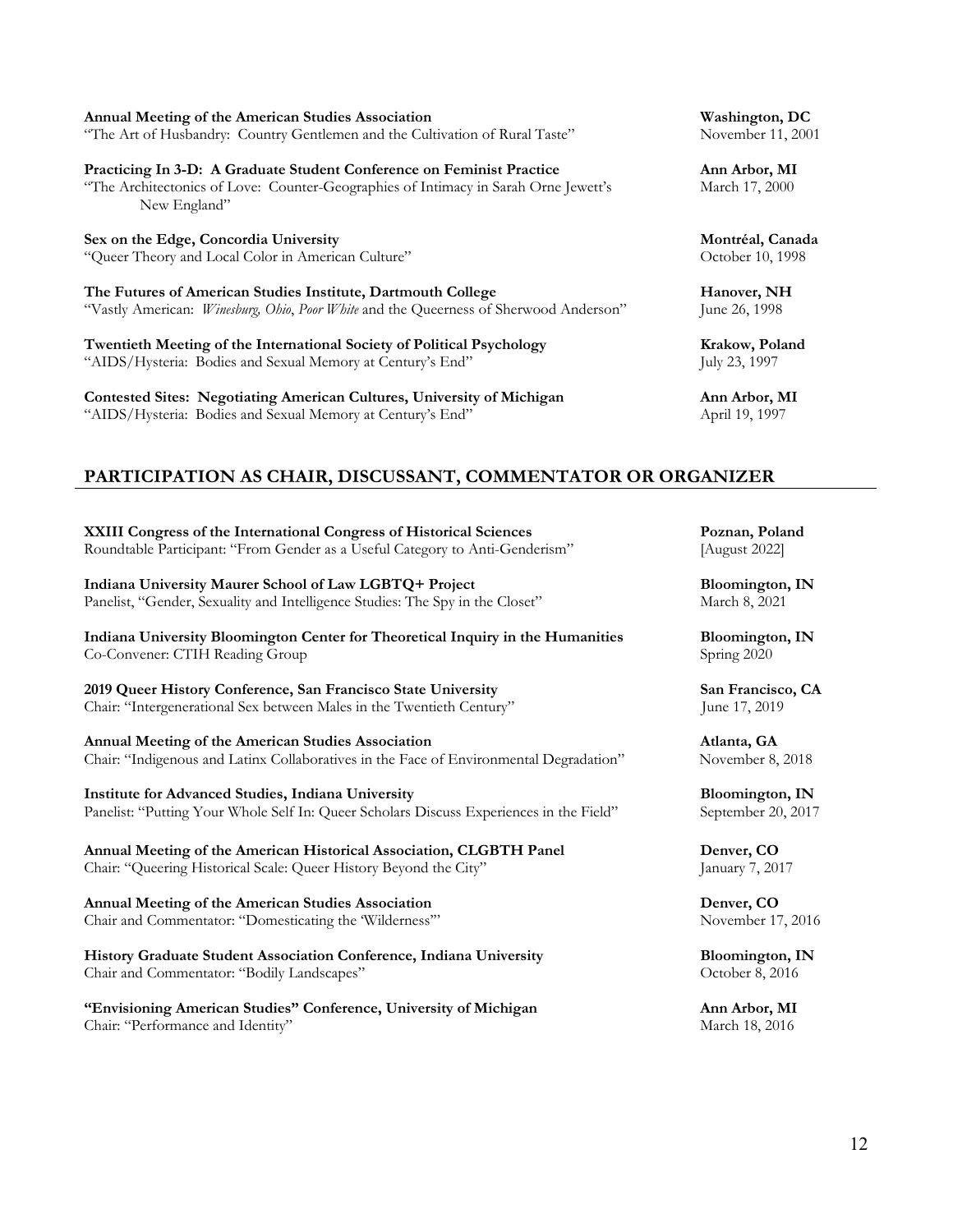| Chair and Commentator: "On the Move: Exploring Migration, Transformation, and Encounter"      | October 24, 2015         |
|-----------------------------------------------------------------------------------------------|--------------------------|
| Child Matters Conference, Indiana University Cultural Studies Program                         | Bloomington, IN          |
| Plenary Respondent                                                                            | October 23, 2015         |
| Annual Meeting of the Agricultural History Society                                            | Lexington, KY            |
| Chair and Commentator: "Intimacy with Animals in Cross-Cultural and Historical Perspectives"  | June 4, 2015             |
| History Graduate Student Association Conference, Indiana University                           | Bloomington, IN          |
| Chair and Commentator: "Creating Communities: Voice Identity through Literature and Activism" | April 5, 2014            |
| Maurer School of Law, Indiana University                                                      | <b>Bloomington</b> , IN  |
| Panelist: "Race, Sexuality, and Movements for Civil Rights: A Comparative Discussion"         | February 25, 2014        |
| Annual Meeting of the National Women's Studies Association                                    | Cincinnati, OH           |
| Moderator and Panelist: "Gender Studies Thus Far"                                             | November 8, 2013         |
| 25th Indiana University Women's and Gender Studies Undergraduate Conference                   | Bloomington, IN          |
| Lead Organizer                                                                                | April 11-12, 2013        |
| Preparing Future Faculty Conference, Indiana University                                       | Bloomington, IN          |
| Panelist: "Balancing Teaching, Research, and Service - Humanities & Social Sciences"          | February 15, 2013        |
| Annual Meeting of the American Historical Association                                         | New Orleans, LA          |
| Chair and Commentator: "Tales from the Queer South: Desire, Identity and Community"           | January 5, 2013          |
| Fifty-Second Annual Meeting of the Western History Association                                | Denver, CO               |
| Discussant: Coalition for Western Women's History Roundtable                                  | October 4, 2012          |
| 24th Indiana University Women's and Gender Studies Undergraduate Conference                   | Fort Wayne, IN           |
| Chair: "Witches, Wrestlers and Wise Women: The Historic Marginalization of Women"             | April 13, 2012           |
| Annual Meeting of the Agricultural History Society                                            | Springfield, IL          |
| Chair and Commentator: "New Geographies of Desire"                                            | June 18, 2011            |
| 23rd Indiana University Women's and Gender Studies Undergraduate Conference                   | Indianapolis, IN         |
| Chair: "Symbols of Domination/Relations of Power"                                             | April 1, 2011            |
| Annual Meeting of the National Women's Studies Association                                    | Denver, CO               |
| Chair and Discussant: "Complicating the Rural: Intersections of Queerness and Geography"      | November 13, 2010        |
| Queering the Countryside Workshop, Indiana University                                         | <b>Bloomington</b> , IN  |
| Co-Organizer (with Mary L. Gray)                                                              | November 6-7, 2010       |
| Inaugural Meeting of the Association for Research in the Fantastic                            | Hamburg, Germany         |
| Chair and Discussant: "Fantastic Stories of Influence"                                        | October 3, 2010          |
| Eifer Record Annual Mosting of the Western Regial Referees According                          | $D_{\alpha n \alpha}$ NW |

**Fifty-Second Annual Meeting of the Western Social Science Association Reno, NV**<br>Lead Discussant: "Gather 'round the Table: Fifth Annual Rural and Agricultural Studies April 15, 2010 Lead Discussant: "Gather 'round the Table: Fifth Annual Rural and Agricultural Studies Book Discussion Roundtable"

**International Society for the Scholarship on Teaching and Learning Bloomington, IN** Chair and Roundtable Discussant: "Undergraduate Education in the Age of Interdisciplinarity" October 24, 2009

**Annual Meeting of the Rural Women's Studies Association Bloomington, IN** Chair and Discussant: "Modernization and the Representation of Rural Women"

**History Graduate Student Association Conference, Indiana University Bloomington, IN**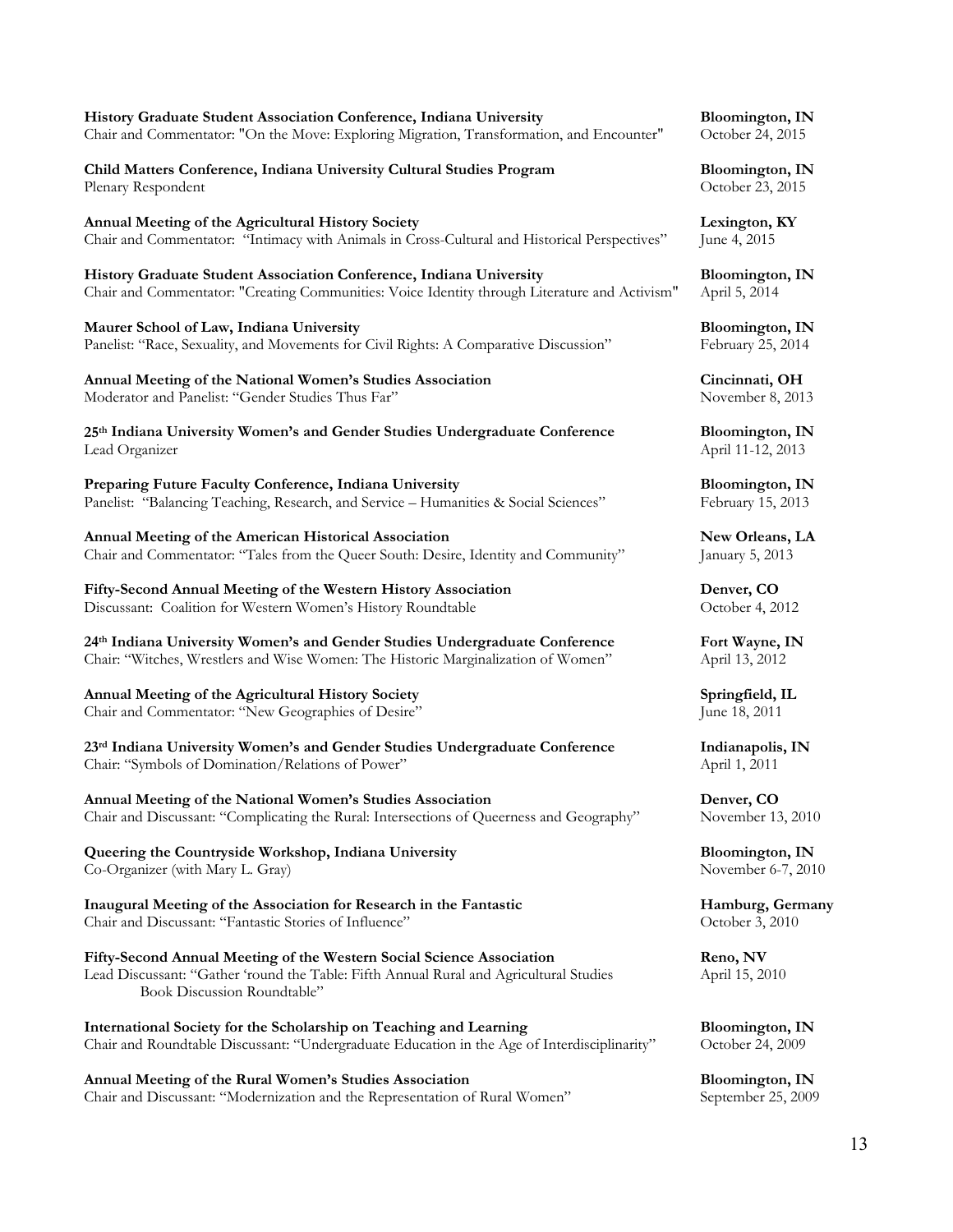| Deep Localities: The New Critical Regionalism Symposium, Indiana University | Bloomington, IN |  |
|-----------------------------------------------------------------------------|-----------------|--|
| Chair and Discussant: "Queer Regionalities"                                 | April 10, 2009  |  |

**Globalizing American Studies Conference, Indiana University Bloomington, IN**<br>Chair and Discussant: "Circuits and Circulations" April 28, 2007 Chair and Discussant: "Circuits and Circulations"

**Fifth Annual Meeting of the Cultural Studies Association Portland, OR** Panelist: "Deep Interdisciplinarity" April 19, 2007

**History Graduate Student Association Conference, Indiana University Bloomington, IN** Chair: "The American West" and the Chair: "The American West" March 3, 2007

**Variations on Blackness: Race-Making in the Americas and the World Bloomington, IN** Chair and Discussant: "Queer Identities" and Discussant: "Queer Identities" March 31, 2006

**Annual Meeting of the American Studies Association Atlanta, GA**

Chair and Discussant: "E/Race/ings: Gay Melancholia and Male (Homo)sexual November 12, 2004 Identities in Recent American Fiction"

#### **TEACHING**

#### **GRADUATE ADVISING AND COMMITTEE SERVICE**

James Murphy (GNDR/PHIL) – Co-Advisor 2022-Present G Angel (GNDR) – Advisor 2021-Present Virginia Gomez (GNDR) – Advisor 2021-Present Rabia Han (CEUS) – Minor Advisor, Exam Committee Member 2020-Present Suisui Wang (GNDR) – Dissertation Committee Member 2020-Present Joie Meier (GNDR) – Exam Committee Member, Dissertation Committee Member 2020-Present Teresa Hoard-Jackson (GNDR) – Dissertation Committee Member 2019-Present Monegan, Max (GNDR) – Advisor, Exam Committee Chair, Dissertation Committee Chair 2019-Present Amy Makota (FOLK) – Minor Advisor, Dissertation Committee Member 2019-Present Sam Kizer (GNDR) – Exam Committee Member, Dissertation Committee Member 2018-Present Vic Overdorf (GNDR) – Advisor, Exam Committee Chair, Dissertation Committee Chair 2018-Present Evie Munier (FRIT) – Minor Advisor, Dissertation Committee Member 2018-Present Huntly Brown (GNDR) – Advisor 2018-2019 Jessany Maldonado (GNDR) – Exam Committee Chair, Dissertation Committee Chair 2018-Present Holly Hamilton (GER) – Dissertation Committee Member 2018-Present Tristan Gohring (INFO) – Exam Committee Member, Dissertation Committee Member 2018-Present Jessica Scott (Gender Studies, University of Cape Town) – External PhD Examiner 2018 Anonymous (English, SRM University, Tamil Nadu) – External PhD Examiner 2018 Allison Fletcher (SPH) – Dissertation Committee Member 2018-2020 Jeffery Cisneros (HIST) – Advisor, Exam Committee Chair 2016-2018 Sandra Carpenter (GNDR) – Advisor, Exam Committee Chair, Dissertation Committee Chair 2016-Present Holly Thompson (FINA) – MFA (Sculpture) Committee Member 2016-2018 Krystal Cleary (GNDR) – Dissertation Committee Member 2016-2017 Alex Hollett (EDUC) – Exam Committee Member, Dissertation Committee Member 2016-2020 Daniela Gutierrez Lopez (GNDR) – Exam Committee Member, Dissertation Committee Chair 2016-Present Alyssa Bossenger (GNDR and CMCL) – Advisor, Exam Committee Chair, Diss. Comm. Co-Chair 2015-Present Lindsey Breitwieser (GNDR) – Dissertation Committee Member 2015-2019 Robert Baez (Women's and Gender Studies, University of Florida) – MA Committee Member 2015-2016 Milo Rhodes (GNDR) – Dissertation Committee Member 2015-2017 Kathryn Thompson (GNDR) – Dissertation Committee Member 2015-2016 Xavier Watson (GNDR) – Advisor 2014-2016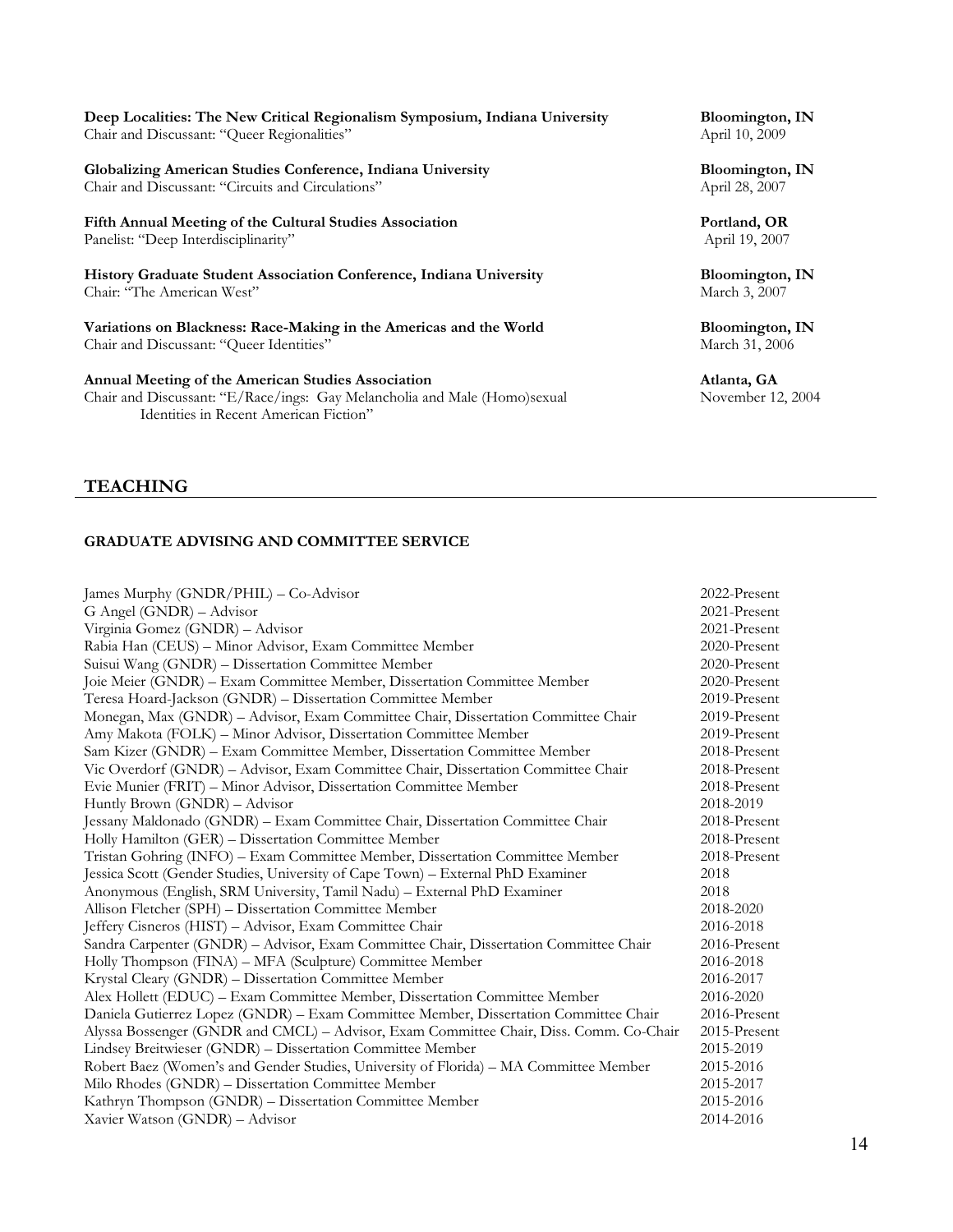| Jedidiah Anderson (NELC) - Dissertation Committee Member                                | 2014-2015    |
|-----------------------------------------------------------------------------------------|--------------|
| Sasha Goldberg (GNDR) - Advisor, Exam Committee Member, Dissertation Committee Co-Chair | 2013-2021    |
| Russell Scheaffer (CMCL) - Exam Committee Member, Dissertation Committee Member         | 2013-2017    |
| Bridget Sutherland (CMCL) - Exam Committee Member, Dissertation Committee Member        | 2013-2021    |
| Joseph Stollenwerk (THTR) - Exam Committee Member, Dissertation Committee Member        | 2012-2016    |
| Alexandra Marcotte (GNDR) - Advisor                                                     | 2012-2015    |
| Ruth Reichard (HIST) - Dissertation Committee Member                                    | 2012-2015    |
| Victoria Crump (GNDR) - Exam Committee Member                                           | 2012-2013    |
| E. Cram (CMCL) – Dissertation Committee Member                                          | 2012-2015    |
| Regina Wright (GNDR) - Exam Committee Member                                            | 2012-2014    |
| Melinda Brennan (GNDR) - Exam Committee Chair                                           | 2011-2013    |
| Nicholas Clarkson (GNDR) - Dissertation Committee Co-Chair                              | 2011-2015    |
| Katherine Schweighofer (GNDR) - Dissertation Committee Co-Chair                         | 2011-2015    |
| Callie Clare (AMST) - Exam Committee Member                                             | 2010         |
| Edward Chamberlain (AMST) - Exam Committee Member, Dissertation Committee Co-Chair      | 2008-2012    |
| Allison Vandenberg (GNDR) – Advisor, Exam Comm. Chair, Dissertation Committee Co-Chair  | 2008-2016    |
| Emily Schusterbauer (GNDR) - Exam Committee Member, Dissertation Committee Member       | 2008-2017    |
| Jenna Basiliere (GNDR) - Advisor, Dissertation Committee Member                         | 2008-2015    |
| Laura Seger (HPSS) - Dissertation Committee Member                                      | 2007-Present |
| Bradley Lane (GNDR) - Advisor, Exam Committee Chair, Dissertation Committee Co-Chair    | 2006-2013    |
| Sarah Rowley (GNDR) - Advisor, Exam Committee Chair                                     | 2006-2010    |
| Anne Drew Potter (FINA) – MFA (Sculpture) Committee Member                              | 2006-2008    |
| Donna Drucker (HIST) - Dissertation Committee Member                                    | 2006-2008    |
|                                                                                         |              |

#### **REGULARLY SCHEDULED GRADUATE COURSES**

| <b>GNDR G598</b> "Feminist Theory: Classic Texts and Founding Debates"         | Fall 2021        |
|--------------------------------------------------------------------------------|------------------|
| <b>GNDR G600</b> "Concepts of Gender"                                          | <b>Fall 2020</b> |
| <b>GNDR G701</b> "Graduate Topics in Gender Studies: US LGBT/Queer History"    | Spring 2020      |
| <b>GNDR G600</b> "Concepts of Gender"                                          | Fall 2018        |
| <b>GNDR G603 "Feminist Theories"</b>                                           | Spring 2018      |
| <b>GNDR G704</b> "The Cultural Politics of Sexuality in the Twentieth Century" | Fall 2016        |
| <b>GNDR G600</b> "Concepts of Gender"                                          | Fall 2015        |
| <b>GNDR G600</b> "Concepts of Gender"                                          | Fall 2014        |
| <b>GNDR G701</b> "Graduate Topics in Gender Studies: US LGBT/Queer History"    | Spring 2014      |
| <b>GNDR G600</b> "Concepts of Gender"                                          | Fall 2012        |
| <b>GNDR G600</b> "Concepts of Gender"                                          | Fall 2011        |
| <b>GNDR G704</b> "The Cultural Politics of Sexuality in the Twentieth Century" | Spring 2011      |
| <b>GNDR G702</b> "Researching Gender Issues"                                   | <b>Fall 2009</b> |
| <b>GNDR G701</b> "Graduate Topics in Gender Studies: Queer Historicism"        | <b>Fall 2008</b> |
| <b>GNDR G702</b> "Researching Gender Issues"                                   | Fall 2007        |
| <b>GNDR G704</b> "The Cultural Politics of Sexuality in the Twentieth Century" | Spring 2007      |
|                                                                                |                  |

#### **ARRANGED GRADUATE COURSES**

| <b>GNDR G695</b> "Feminism and Psychoanalysis"                                      | Summer 2013 |
|-------------------------------------------------------------------------------------|-------------|
| <b>GNDR G695 "Queer Geography"</b>                                                  | Summer 2011 |
| <b>GNDR G695</b> "Lesbian and Gay Social and Cultural History in the United States" | Summer 2010 |
| <b>GNDR G695 "Queer Theory"</b>                                                     | Spring 2010 |
| <b>GNDR G695 "Readings in Gender Studies"</b>                                       | Summer 2009 |
| <b>GNDR G695</b> "Homosexuality in Rural America"                                   | Spring 2009 |
| <b>GNDR G695</b> "Gender, Race and the Child in the 19th Century US"                | Summer 2008 |

#### **UNDERGRADUATE ADVISING AND MENTORING**

| Enrique Garcia (GNDR) – Senior Honors Thesis Advisor | 2021-2022 |
|------------------------------------------------------|-----------|
| Lee Eubanks (HIST) – Senior Honors Thesis Advisor    | 2017-2018 |
| Josie Wenig (GNDR) – Senior Honors Thesis Advisor    | 2015-2016 |
| Patrick Beane (GNDR) – Senior Honors Thesis Advisor  | 2012-2013 |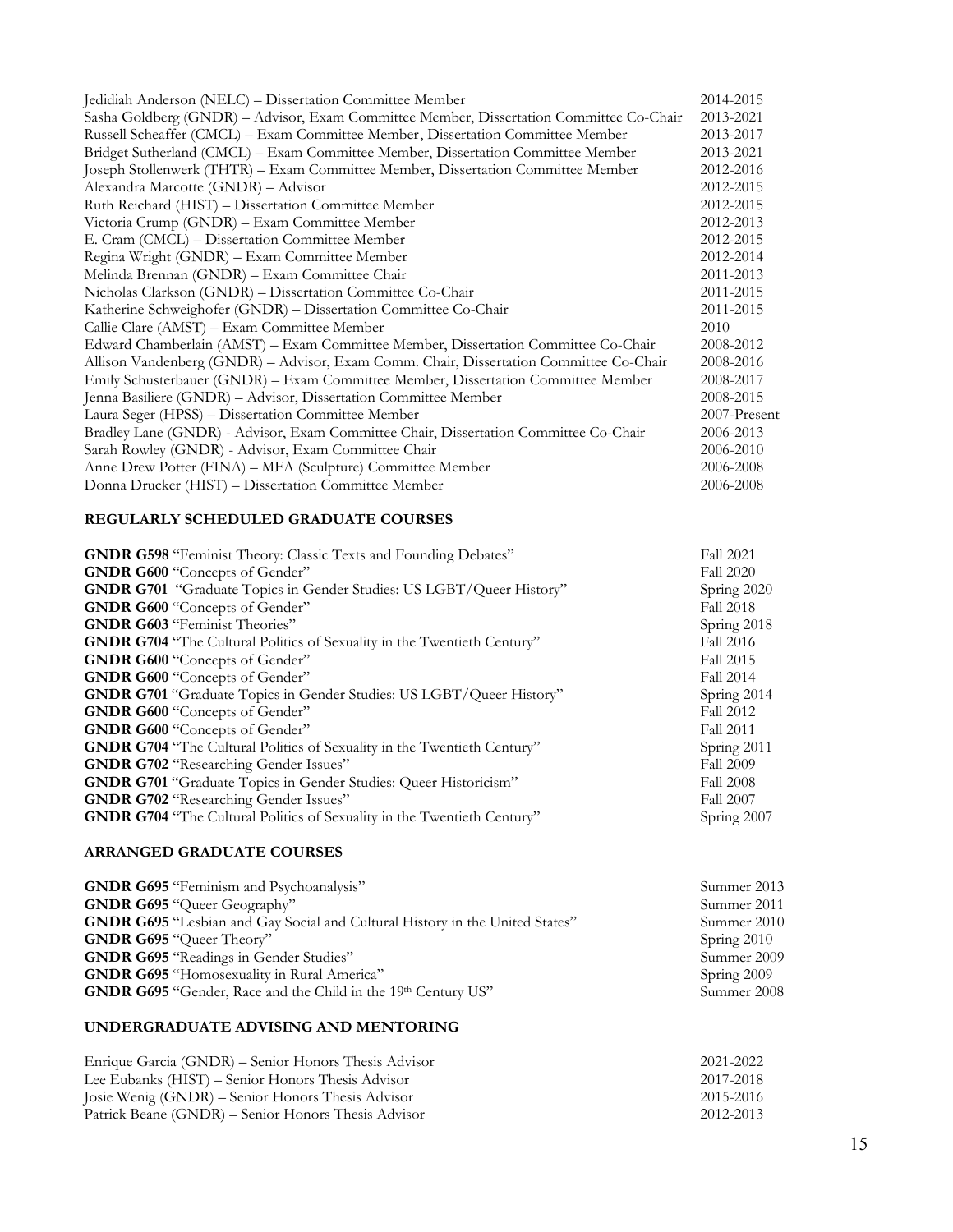| Sarah Klapperich (GNDR) – Senior Honors Thesis Second Reader | 2012      |
|--------------------------------------------------------------|-----------|
| Ian Deibert (HIST) – Senior Honors Thesis Advisor            | 2011-2013 |
| Drake Reed (COAS) – Cox Research Scholar Faculty Mentor      | 2011-2014 |
| Jake Porter (IMP) – Individualized Major Sponsor             | 2010-2012 |
| Emily Pickett (HIST) – Senior Honors Thesis Second Reader    | 2010      |
| Sarah Relyea (GNDR) – Senior Honors Thesis Co-Advisor        | 2005-2006 |

#### **REGULARLY SCHEDULED UNDERGRADUATE COURSES**

| GNDR G101 "Gender, Culture and Society"                                              | Spring 2022      |
|--------------------------------------------------------------------------------------|------------------|
| <b>GNDR G206</b> "Gay Histories/Queer Cultures"                                      | Fall 2021        |
| <b>GNDR G498</b> "Seminar in Gender Studies: Heterosexuality"                        | Spring 2021      |
| <b>GNDR G350 "Queer Theory"</b>                                                      | Spring 2021      |
| <b>GNDR G290</b> "History of Feminist Thought and Practice"                          | Fall 2020        |
| GNDR G101 "Gender, Culture and Society"                                              | Spring 2020      |
| LAMP L216 "Sophomore Seminar in Business and the Humanities: Corporate Bodies"       | Spring 2019      |
| <b>GNDR G101 "Gender, Culture and Society"</b>                                       | Spring 2019      |
| <b>GNDR G206 "Gay Histories/Queer Cultures"</b>                                      | Fall 2018        |
| <b>GNDR G206 "Gay Histories/Queer Cultures"</b>                                      | Fall 2017        |
| <b>GNDR G101 "Gender, Culture and Society"</b>                                       | Fall 2017        |
| GNDR G498 "Seminar in Gender Studies: Gender and Material Culture"                   | Spring 2017      |
| <b>GNDR G101 "Gender, Culture and Society"</b>                                       | Spring 2017      |
| <b>GNDR G206</b> "Gay Histories/Queer Cultures"                                      | Fall 2016        |
| <b>GNDR G350 "Queer Theory"</b>                                                      | Spring 2016      |
| <b>GNDR G101 "Gender, Culture and Society"</b>                                       | Spring 2016      |
| <b>GNDR G101 "Gender, Culture and Society"</b>                                       | Spring 2014      |
| <b>GNDR G340 "Gender, Geography, Sex and Space"</b>                                  | Fall 2013        |
| <b>GNDR G290</b> "History of Feminist Thought and Practice"                          | Fall 2013        |
| GNDR G402 "Problems in Gender Studies: Gender, Sexuality and Style"                  | Spring 2013      |
| <b>GNDR G350 "Queer Theory"</b>                                                      | Spring 2013      |
| CLLC L310 "Mean Girls: Feminism and Female Misbehavior"                              | Fall 2012        |
| <b>GNDR G206</b> "Gay Histories/Queer Cultures"                                      | Fall 2012        |
| <b>GNDR G350 "Queer Theory"</b>                                                      | Spring 2012      |
| GNDR G101 "Gender, Culture and Society"                                              | Spring 2012      |
| <b>GNDR G300 "Gender Studies: Core Concepts and Key Debates"</b>                     | Fall 2011        |
| <b>GNDR G402</b> "Problems in Gender Studies: Rewriting Gender, Rewriting Sexuality" | Spring 2011      |
| GNDR G340 "Gender, Geography, Sex and Space"                                         | Fall 2010        |
| <b>GNDR G206</b> "Gay Histories/Queer Cultures"                                      | Fall 2010        |
| GNDR G350 "Queer Theory"                                                             | Spring 2010      |
| <b>GNDR G101 "Gender, Culture and Society"</b>                                       | Spring 2010      |
| <b>GNDR G340 "Gender, Geography, Sex and Space"</b>                                  | Fall 2009        |
| <b>GNDR G101 "Gender, Culture and Society"</b>                                       | Spring 2009      |
| HUBI B301 "The Intricate Human"                                                      | <b>Fall 2008</b> |
| HON H212 "Ideas and Experiences II"                                                  | Fall 2008        |
| <b>GNDR G300</b> "Gender Studies: Core Concepts and Key Debates"                     | Spring 2007      |
| <b>GNDR G206 "Gay Histories/Queer Cultures"</b>                                      | <b>Fall 2006</b> |
| HONS H299 "Gay Histories/Queer Cultures - Honors Research Seminar"                   | <b>Fall 2006</b> |
| <b>GNDR G101 "Gender, Culture and Society"</b>                                       | <b>Fall 2006</b> |
| <b>GNDR G206</b> "Gay Histories/Queer Cultures"                                      | Spring 2006      |
| GNDR G105 "Sex, Gender and the Body"                                                 | Spring 2006      |
| <b>GNDR G205</b> "Themes in the Study of Gender: Gay Histories/Queer Cultures"       | Fall 2005        |
| <b>GNDR G105</b> "Sex, Gender and the Body"                                          | Fall 2005        |

### **ARRANGED UNDERGRADUATE COURSES**

| Spring 2022 |
|-------------|
| Fall 2021   |
| Summer 2013 |
| Fall 2012   |
|             |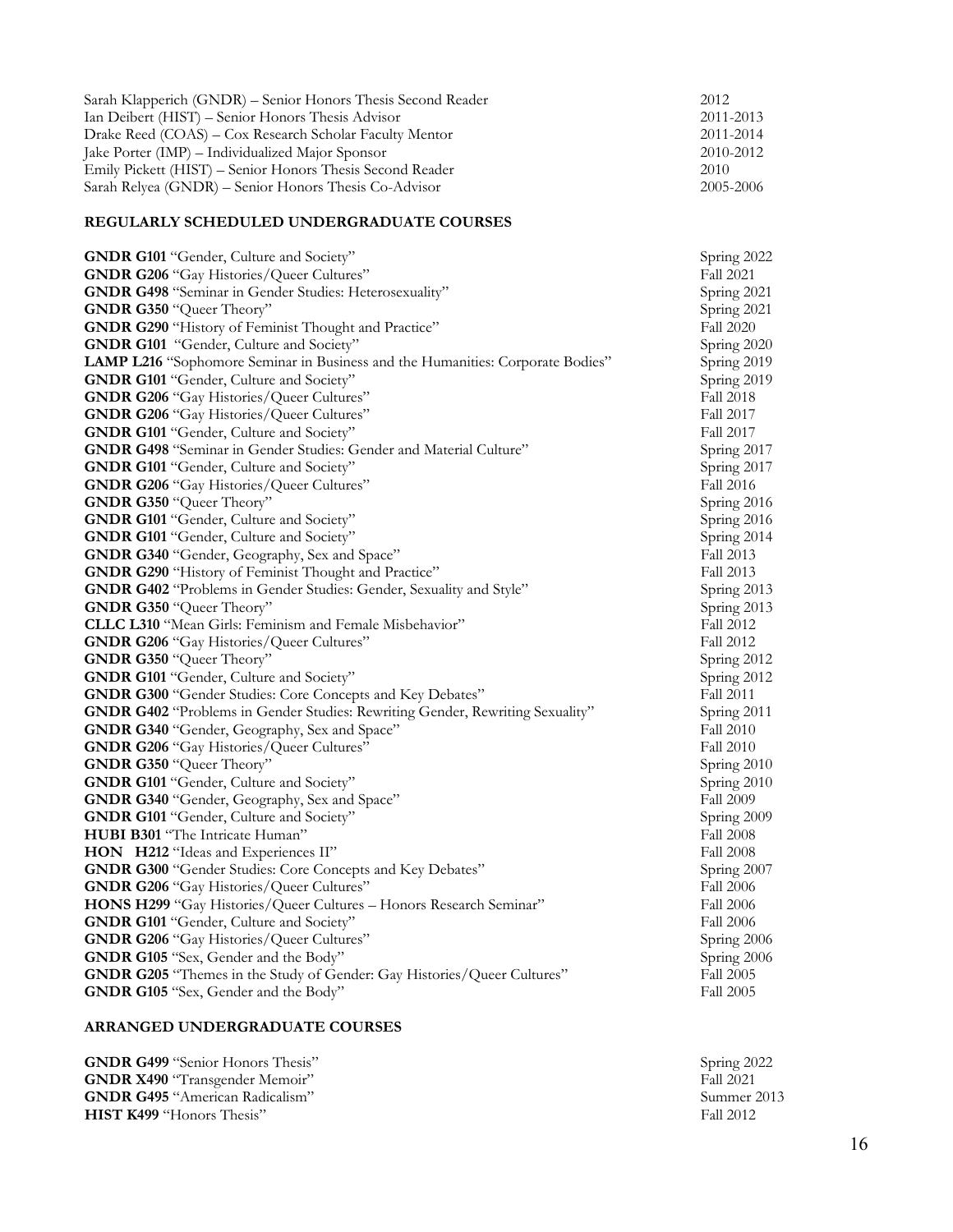| <b>GNDR G495</b> "Research in the History of Sexuality"                 | Summer 2012      |
|-------------------------------------------------------------------------|------------------|
| <b>HIST K499</b> "Honors Thesis"                                        | Spring 2012      |
| <b>IMP I460</b> "IMP Readings and Research"                             | Summer 2011      |
| <b>IMP I360</b> "IMP Readings and Research"                             | Summer 2011      |
| <b>GNDR G495 "Queer Theory"</b>                                         | Spring 2011      |
| <b>GNDR G495</b> "Subjectivity and De-Subjectification"                 | Spring 2010      |
| GNDR G495 "The History of GLBT Life at Indiana University"              | Fall 2008        |
| <b>GNDR G480</b> "Boys and Girls Club Internship"                       | Spring 2008      |
| HIST H496 "San Francisco Lesbian and Gay Historical Society Internship" | Spring 2008      |
| <b>GNDR G480</b> "Office of Women's Affairs Internship"                 | Spring 2007      |
| <b>GNDR G495 "Queer Pedagogy"</b>                                       | <b>Fall 2006</b> |
| GNDR G495 "Femininity in Men"                                           | Summer 2006      |
| <b>GNDR G499</b> "Senior Honors Thesis"                                 | Spring 2006      |
|                                                                         |                  |

#### **VISITING TEACHING APPOINTMENTS**

**Inside/Outside Queer Studies Summer School, Leibniz Universität Hannover Hanover, Germany**<br>Resident Faculty September 6 – 12, 20

**American Studies Center, University of Warsaw Warsaw, Poland Warsaw, Poland Short-Term Faculty Exchange Fellow May 7 – June 1, 2012** Short-Term Faculty Exchange Fellow

**North American Studies Program, Universidad de La Laguna Tenerife, Spain Tenerife, Spain Wisiting Scholar-in-Residence May 16** - May 20, 2011 Visiting Scholar-in-Residence

#### **SERVICE**

#### **TO THE DEPARTMENT OF GENDER STUDIES**

| <b>Director of Graduate Studies</b>                           | 2015-2018          |
|---------------------------------------------------------------|--------------------|
| <b>Director of Undergraduate Studies</b>                      | 2013-2014          |
|                                                               | 2006-2009          |
| Member, Department Advisory Committee                         | 2019-2021          |
| Chair, Fair Third-Year Review Committee                       | 2018-2019          |
| Chair, ex officio, Graduate Affairs Committee                 | 2015-2018          |
| Member, Foster Tenure Committee                               | 2017-2018          |
| Member, Faculty Merit Review Committee                        | 2014, 2019         |
| Member, ex officio, Department Advisory Committee             | 2013-2014          |
| Chair, ex officio, Undergraduate Affairs Committee            | 2013-2014          |
| Co-Chair, New Queer Imaginaries Speaker Series Advisory Board | 2013-2015          |
| Invited Speaker, GNDR G702: Researching Gender Issues         | January 18, 2012   |
| Member, Nominations and Awards Committee                      | 2012-2014          |
| Invited Speaker, Graduate Student Colloquium                  | September 22, 2011 |
| Member, Faculty Search Committee                              | 2011-2012          |
| Invited Speaker, Graduate Student Colloquium                  | February 8, 2011   |
| Invited Speaker, GNDR G702: Researching Gender Issues         | January 26, 2011   |
| Member, ACLS New Faculty Fellowship Review Committee          | Spring 2011        |
| Member, Undergraduate Affairs Committee                       | 2009-2013          |
| Invited Speaker, Graduate Student Colloquium                  | October 9, 2008    |
| Invited Speaker, Graduate Student Colloquium                  | February 21, 2008  |
| Member, Postdoctoral Fellow Search Committee                  | Fall 2007          |
| Member, Scheduling and Fiscal Officer Search Committee        | <b>Fall 2007</b>   |
| Invited Speaker, Graduate Student Colloquium                  | September 5, 2007  |
| Member, ex officio, Department Advisory Committee             | 2007-2009          |

Summer 2012 Spring 2012 **Summer 2011**<br>**Summer 2011** Spring 2011 **Spring 2010**<br>Fall 2008 Spring 2008  $\overline{\text{Spring 2008}}$ Spring 2007<br>Fall 2006 Summer 2006 Spring 2006

September  $6 - 12$ , 2016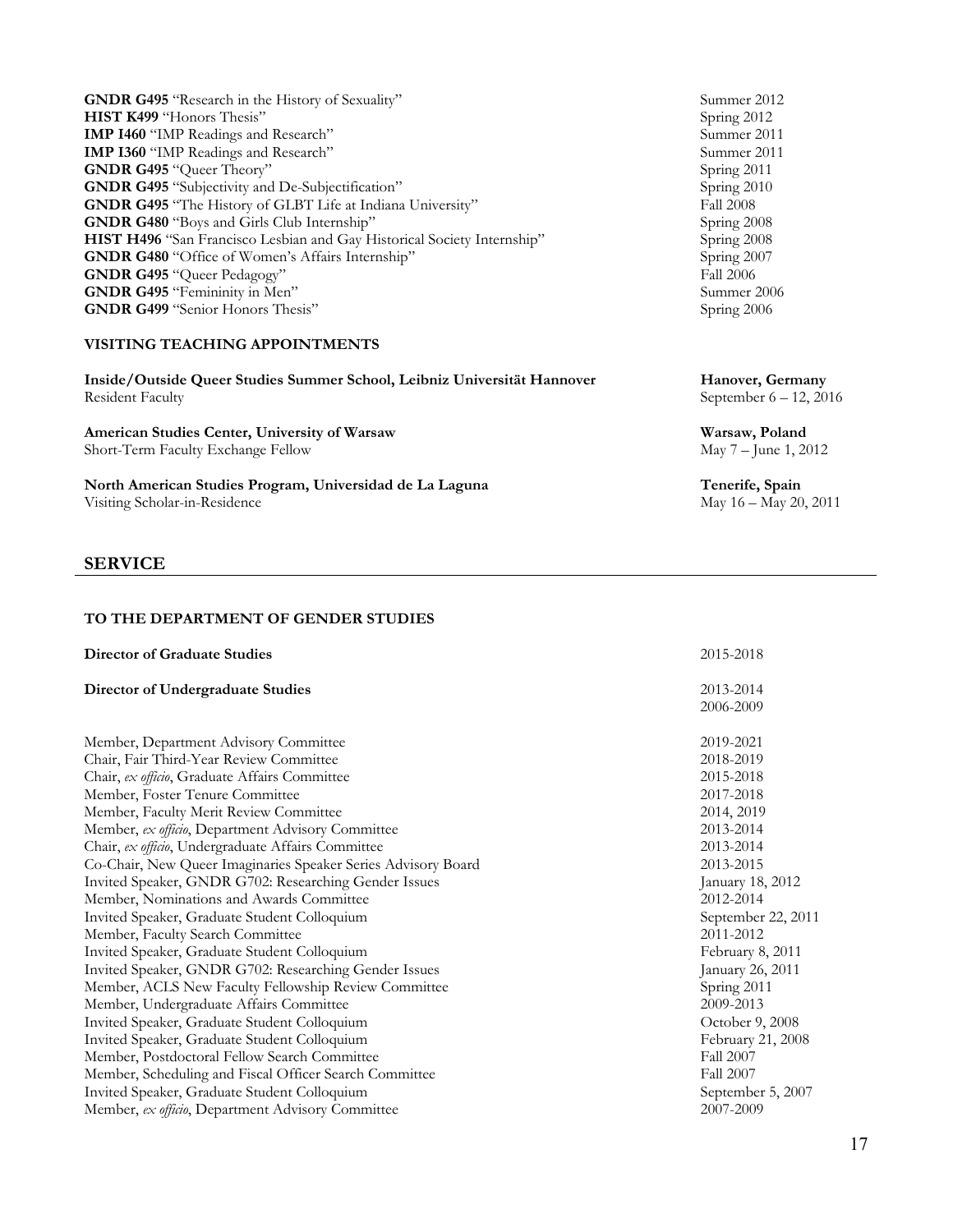| Member, Undergraduate Advisor Search Committee          | Summer 2007   |
|---------------------------------------------------------|---------------|
| Chair, ex officio, Undergraduate Affairs Committee      | 2006-2009     |
| Invited Speaker, GNDR G101: Gender, Culture and Society | March 23, 200 |
| Member, Graduate Admissions Committee                   | Spring 2006   |
| Member, Visiting Lecturer Search Committee              | Spring 2006   |

#### **TO THE AMERICAN STUDIES PROGRAM**

Committee Member, Graduate Affairs Committee 2011-2012 Committee Member, Graduate Fellowship Committee Spring 2006

#### **TO THE DEPARTMENT OF HISTORY**

Invited Panelist, "Historians by another Name" Roundtable September 17, 2010 Invited Speaker, HIST J300/J400 Lunchtime Meeting April 22, 2009

#### **TO THE HUMAN BIOLOGY PROGRAM**

Invited Speaker, Human Biology Brown Bag Series November 9, 2013 Committee Member, Faculty Advisory Committee 2008-2009, 2011-Present Participant, Summer Institute May 17-23, 2006

#### **TO THE COLLEGE OF ARTS AND SCIENCES**

Chair, College Policy Committee Member, College Diversity and Inclusion Advisory and Action Committee Member, College Policy Committee Reviewer, Dissertation Year and Dissertation Completion Fellowship Competition Interim Academic Advisor, Department of Gender Studies Participant, Qualitative Research Task Force Focus Group

#### **TO INDIANA UNIVERSITY BLOOMINGTON**

| Member, Shared Goals General Education Subcommittee                                    | 2020-2021            |
|----------------------------------------------------------------------------------------|----------------------|
| Secretary, Bloomington Faculty Council                                                 | 2020-2021            |
| Member, Nominations Committee, Bloomington Faculty Council                             | 2020, 2022           |
| Member, LGBTQ+ Culture Center Advisory Board                                           | 2018-2020            |
| Member, Long-Range Planning Committee, Bloomington Faculty Council                     | 2017-2021            |
| Chair, ex officio, Constitution and Rules Committee, Bloomington Faculty Council       | 2016-2017            |
| Member, ex officio, University Faculty Council                                         | 2016-2017, 2020-2021 |
| Member, ex officio, Executive Committee, Bloomington Faculty Council                   | 2016-2017, 2020-2021 |
| Parliamentarian, Bloomington Faculty Council                                           | 2016-2017            |
| Member, Research Affairs Committee, Bloomington Faculty Council                        | 2015-2016            |
| Member, Bloomington Faculty Council                                                    | 2015-2017, 2018-2022 |
| Reviewer, Provost's Award for Undergraduate Research and Creative Activity             | Spring 2014          |
| Invited Speaker, CJUS P423: Sexuality and the Law                                      | February 12, 2014    |
| Invited Speaker, CJUS P423: Sexuality and the Law                                      | February 13, 2013    |
| Member, Collins LLC Faculty Curriculum Committee                                       | 2013-2020            |
| Participant, Freshman Induction Ceremony - Sessions I & II                             | August 15, 2012      |
| Participant and Departmental Representative, Annual AI Supervisors' Meeting            | April 5, 2012        |
| Reviewer, Provost's Award for Undergraduate Research and Creative Activity Competition | Spring 2012          |
| Invited Speaker, HHC "All People, All Places, All Ways" Discussion Series              | November 29, 2011    |
| Invited Speaker, JOUR J261: Studies in Journalism                                      | November 10, 2011    |
| Reviewer, Provost's Award for Undergraduate Research and Creative Activity Competition | Spring 2011          |
| Invited Speaker, Willkie Residence Center Program on Sexual Assault Prevention         | March 31, 2011       |
| Participant, Provost's Workshop on New Directions in Teaching and Learning             | March 4, 2011        |
| Invited Speaker, CJUS P423: Sexuality and the Law                                      | October 13, 2010     |
| Participant, "Getting You into IU" Student Recruitment Program                         | October 10-12, 2010  |
| Member, Campus General Education Committee                                             | 2010-2011            |
|                                                                                        |                      |

March 23, 2006

| 2020-2021          |
|--------------------|
| 2019-2021          |
| 2018-2021          |
| 2013, 2014         |
| Summer 2007        |
| September 29, 2005 |
|                    |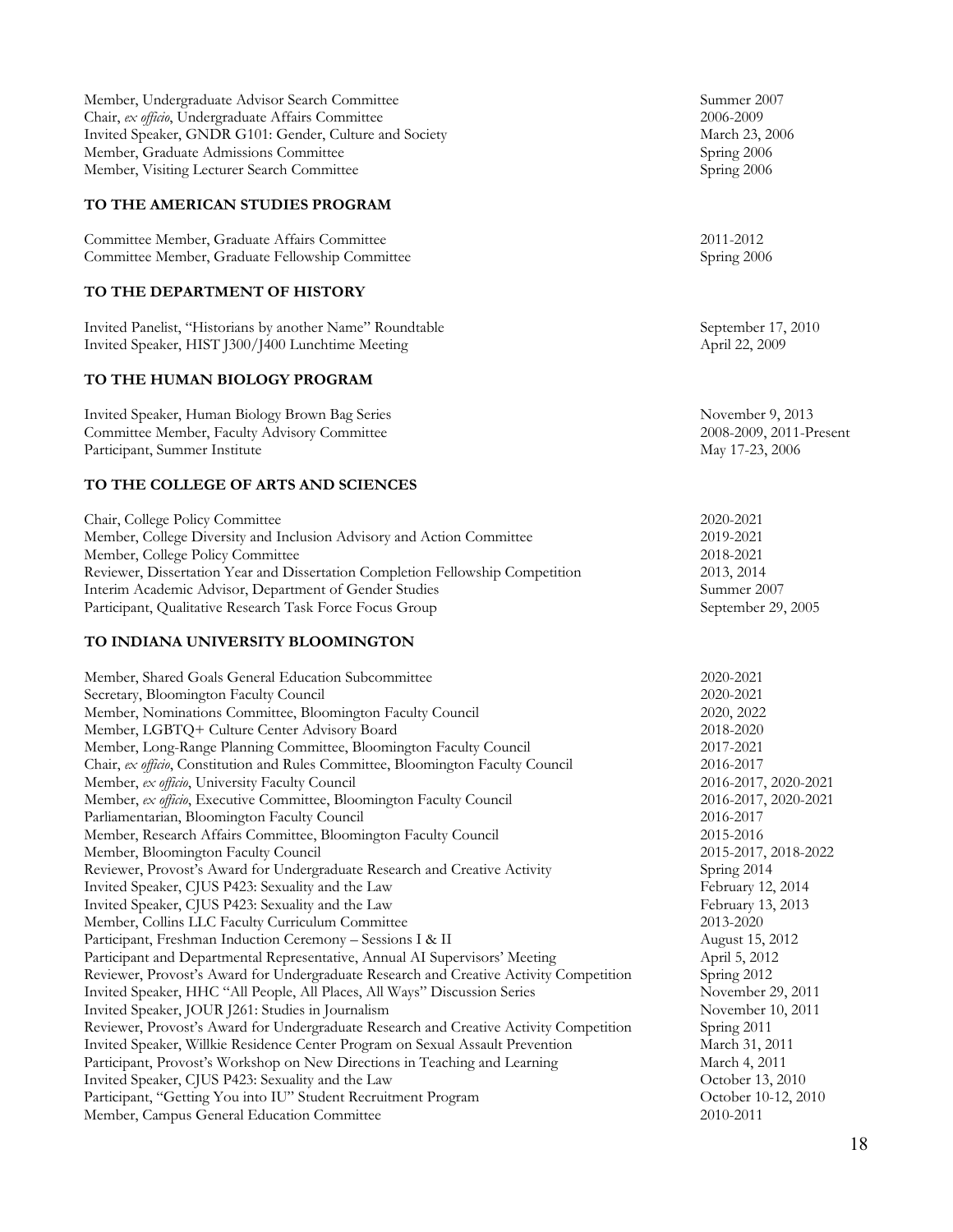Participant and Departmental Representative, Annual AI Supervisors' Meeting February 25, 2010 Invited Speaker, CJUS P423: Sexuality and the Law November 9, 2009 Nominator, Wendell Berry for the 2010-11 Patten Lectureship Fall 2009 Faculty Advisor, National Organization of GLBT Scientists and Technical Professionals – IUB 2009-2011 Faculty Advisor, Bread for the World, Indiana University Chapter 2009-2010 Invited Panelist, New AI Workshop on Campus Climate August 26 & 27, 2009 Invited Speaker, Indiana University GLBT Student Leadership Summit April 3, 2009 Invited Speaker, "Teaching Intensive Writing" Roundtable Discussion January 28, 2009 Member, Office of Postdoctoral Affairs Advisory Committee Member, BFC Distributed Education Committee 2008-2009 Member, BFC Educational Policies Committee 2008-2015 Invited Panelist, New Faculty Orientation **August 27, 2008** August 27, 2008 Participant, IT Strategic Planning Task Force Focus Group July 21, 2008 Invited Speaker, 37<sup>th</sup> Annual IU Mini University June 19, 2008 Member, Hutton Honors College Faculty Advisory Committee 2007-2008 Member, BFC Enrollment Services Advisory Committee 2007-2008 Invited Speaker, 36<sup>th</sup> Annual IU Mini University June 21, 2007 Invited Panelist, New AI Workshop on Campus Climate August 23, 2006 Residential Fellow, Honors Residential Community – Forrest Quad 2006-2007 Member, Susan Butler and Clara Jovan Goodbody Scholarship Committee 2006-2013 Film Reviewer, Instructional Media Library Spring 2006 Participant, Hutton Honors College – Honors Professors 101 March 6, 2006 Invited Speaker, Foster Quad Screening of *RENT* February 23, 2006 Invited Speaker, Collins Living and Learning Center Fireside Chat February 21, 2006 Invited Panelist, FMLA "This Is What a Feminist Looks Like" November 30 2005 Invited Panelist, OUT Faculty/Staff Panel October 13, 2005 Lead Nominator, Angela Y. Davis for the 2006-07 Patten Lectureship Fall 2005

#### **TO THE COMMUNITY**

Invited Speaker, University High School GSA (Carmel, IN) November 16, 2021 Invited Speaker, University High School GSA (Carmel, IN) March 2, 2021 Invited Panelist, Nowy Wspaniały Świat Cultural Center Discussion Series (Warsaw, Poland) May 16, 2012 Invited Panelist, PRIDE Film Festival Discussion on Rurality in New Queer Cinema January 30, 2010 Invited Panelist, PRIDE Film Festival Discussion of Queer Cinema January 26, 2006 Invited Speaker, Take Back the Night Rally October 10, 2005

#### **TO THE PROFESSION**

| Member, Charlotte W. Newcombe Dissertation Fellowship Selection Committee             | 2022         |
|---------------------------------------------------------------------------------------|--------------|
| Manuscript Reviewer, Cultural Studies                                                 | 2021         |
| Tenure Reviewer, Department of American Studies, University of California, Davis      | 2021         |
| Manuscript Reviewer, Johns Hopkins University Press                                   | 2020         |
| Manuscript Reviewer, University of Minnesota Press                                    | 2019         |
| Manuscript Proposal Reviewer, Wiley Blackwell Publishers                              | 2019-2020    |
| Manuscript Reviewer, Register of the Kentucky Historical Society                      | 2019         |
| Proposal Reviewer, Oxford University Press                                            | 2019         |
| Chair, Committee on Gender and Sexuality Studies, American Studies Association        | 2018-Present |
| Member, Woodrow Wilson Dissertation Fellowship in Women's Studies Selection Committee | 2018-Present |
| Manuscript Reviewer, Women and Language                                               | 2018         |
| Manuscript Reviewer, Society & Natural Resources                                      | 2018         |
| Proposal Reviewer, Alexander Street Press                                             | 2018         |
| Manuscript Reviewer, The Public Historian                                             | 2018         |
| Manuscript Reviewer, University Press of Kansas                                       | 2017         |
| Manuscript Reviewer, GLO: A Journal of Lesbian and Gay Studies                        | 2017, 2020   |
| Tenure Reviewer, Department of History, Texas Tech University                         | 2017         |
| Manuscript Reviewer, University of North Carolina Press                               | 2017         |
| Manuscript Reviewer, University of Chicago Press                                      | 2017         |
| Manuscript Reviewer, New York University Press                                        | 2017         |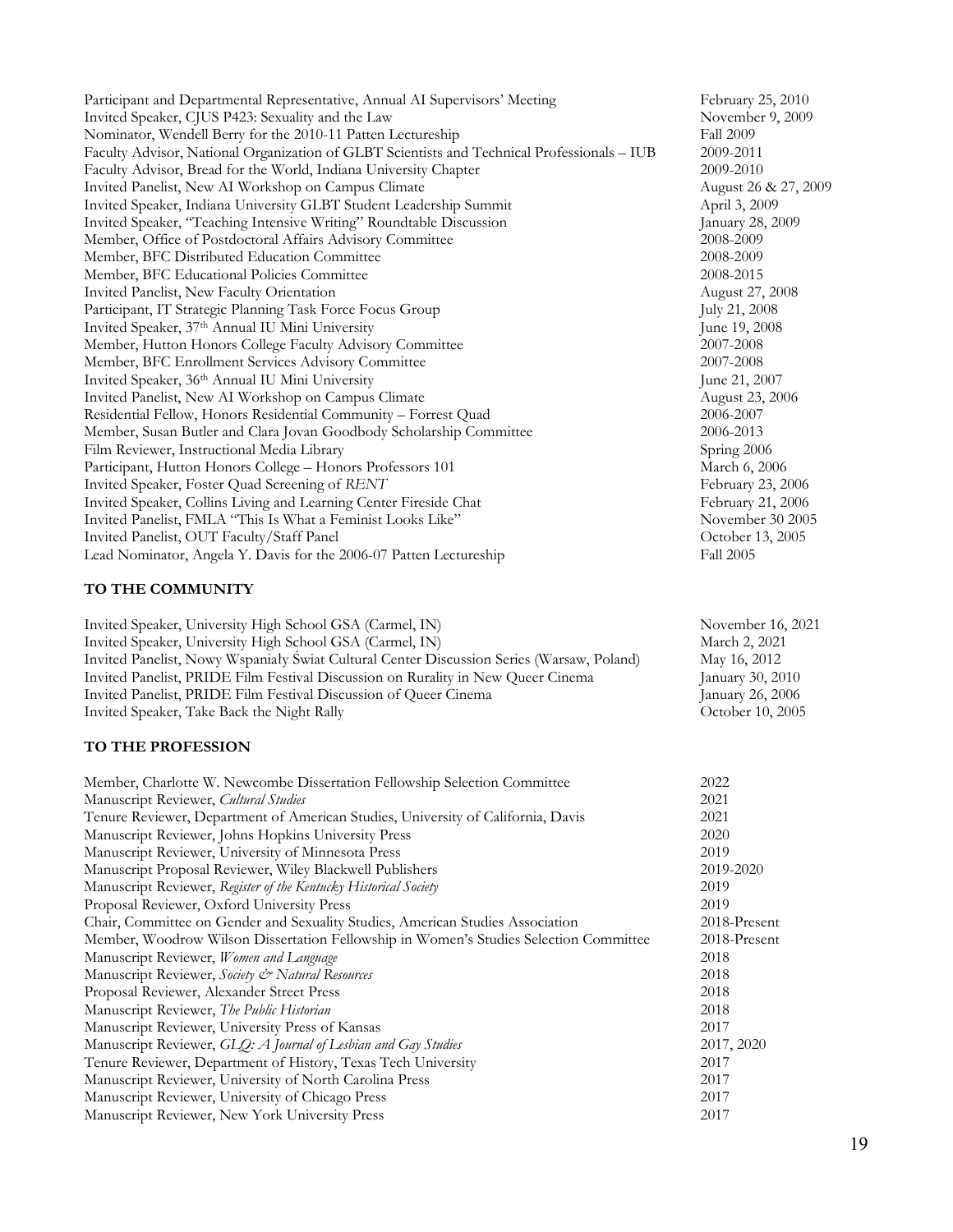| Manuscript Reviewer, Communication, Culture and Critique<br>Manuscript Reviewer, The Ohio State University Press<br>Manuscript Reviewer, Indiana Journal of Global Legal Studies<br>Tenure Reviewer, Department of History, Northern Illinois University<br>Manuscript Reviewer, Oral History Review<br>Grant Proposal Reviewer, NEH Humanities Collections and Reference Resources Grant Program<br>Manuscript Reviewer, Gender and Society | 2015<br>2015, 2017<br>2015<br>2015<br>2014-2015<br>2014<br>2014<br>2014 |
|----------------------------------------------------------------------------------------------------------------------------------------------------------------------------------------------------------------------------------------------------------------------------------------------------------------------------------------------------------------------------------------------------------------------------------------------|-------------------------------------------------------------------------|
|                                                                                                                                                                                                                                                                                                                                                                                                                                              |                                                                         |
|                                                                                                                                                                                                                                                                                                                                                                                                                                              |                                                                         |
|                                                                                                                                                                                                                                                                                                                                                                                                                                              |                                                                         |
|                                                                                                                                                                                                                                                                                                                                                                                                                                              |                                                                         |
|                                                                                                                                                                                                                                                                                                                                                                                                                                              |                                                                         |
|                                                                                                                                                                                                                                                                                                                                                                                                                                              |                                                                         |
|                                                                                                                                                                                                                                                                                                                                                                                                                                              |                                                                         |
| Manuscript Reviewer, Journal of the History of Sexuality                                                                                                                                                                                                                                                                                                                                                                                     |                                                                         |
| Manuscript Reviewer, Middle West Review                                                                                                                                                                                                                                                                                                                                                                                                      | 2014-2015                                                               |
| Manuscript Reviewer, Culture, Theory and Critique                                                                                                                                                                                                                                                                                                                                                                                            | 2013                                                                    |
| Manuscript Reviewer, Enterprise and Society                                                                                                                                                                                                                                                                                                                                                                                                  | 2013-2014                                                               |
| Tenure Reviewer, Interdisciplinary Studies Program, University of Nevada Las Vegas                                                                                                                                                                                                                                                                                                                                                           | 2013                                                                    |
| Tenure Reviewer, Women's Studies Program, Indiana University South Bend                                                                                                                                                                                                                                                                                                                                                                      | 2013                                                                    |
| Manuscript Reviewer, Journal of Lesbian Studies                                                                                                                                                                                                                                                                                                                                                                                              | 2011, 2019                                                              |
| Governing Board Member, Committee on Lesbian, Gay, Bisexual and Transgender History                                                                                                                                                                                                                                                                                                                                                          | 2011-2014                                                               |
| Manuscript Reviewer, Journal of Homosexuality                                                                                                                                                                                                                                                                                                                                                                                                | 2011-2013, 2015                                                         |
| Manuscript Reviewer, Columbia University Press                                                                                                                                                                                                                                                                                                                                                                                               | 2011                                                                    |
| Manuscript Reviewer, Tulsa Studies in Women's Literature                                                                                                                                                                                                                                                                                                                                                                                     | 2011, 2013-2014                                                         |
| Manuscript Reviewer, Somatechnics                                                                                                                                                                                                                                                                                                                                                                                                            | 2011                                                                    |
| Manuscript Reviewer, Indiana University Press                                                                                                                                                                                                                                                                                                                                                                                                | 2011                                                                    |
| Manuscript Reviewer, Sexualities: Studies in Culture and Society                                                                                                                                                                                                                                                                                                                                                                             | 2010-2011, 2013-2015                                                    |
| Manuscript Reviewer, Women's Studies International Forum                                                                                                                                                                                                                                                                                                                                                                                     | 2010                                                                    |
| Panel Proposal Reviewer, Annual Meeting of the ISSOTL                                                                                                                                                                                                                                                                                                                                                                                        | 2009, 2012                                                              |
| Committee Member, Local Conference Committee, Rural Women's Studies Association                                                                                                                                                                                                                                                                                                                                                              | 2009                                                                    |
| Committee Member, Program Committee, SSSS ER/MR Annual Conference                                                                                                                                                                                                                                                                                                                                                                            | 2009                                                                    |
| Grant Proposal Reviewer, CUNY Faculty Research Grant Competition                                                                                                                                                                                                                                                                                                                                                                             | 2008                                                                    |
| Manuscript Reviewer, Cambridge Scholars Press                                                                                                                                                                                                                                                                                                                                                                                                | 2007                                                                    |
| Manuscript Reviewer, Blackwell Publishers                                                                                                                                                                                                                                                                                                                                                                                                    | 2006-2008                                                               |
| Member, Students Committee of the American Studies Association                                                                                                                                                                                                                                                                                                                                                                               | 2001-2003                                                               |
| <b>OTHER SERVICE</b>                                                                                                                                                                                                                                                                                                                                                                                                                         |                                                                         |

#### Co-Founder and Organizer, Lesbian-Gay-Queer Research Initiative, University of Michigan 1999-2000 Member, University of Chicago Alumni Schools Committee 1996-Present

#### **MEDIA CITATIONS**

Slepyan, Anya. "Rural Queer History: Hidden in Plain Sight." *Daily Yonder*. April 9, 2021. https://dailyyonder.com/rural-queerhistory-hidden-in-plain-sight/2021/04/09/?utm\_medium=email&mc\_cid=2cac49eb80&mc\_eid=30db8b88ea

Paskin, Willa. "Decoder Ring: Tuck Nutz." *Slate*. Podcast audio. March 25, 2019. https://slate.com/culture/2019/03/decoderring-explores-the-strange-and-wacky-world-of-novelty-testicle-products-truck-nutz-bulls-balls-neuticles-bike-balls-gunsticles-andmore.html.

Moreau, Julie. "Why Is Rush Limbaugh So Afraid of Lesbian Farmers?" NBC News Online. August 27, 2016.

Gohmann, Johanna. "Wicked Games." *BUST* (August/September 2014): 54-57.

Pajula, Katja. "Maaseudun asenteet esiin." *Ilkka* (Finland). June 15, 2014.

Caudill, Mark. "Murder Sparked Notorious Surveillance." *Mansfield News Journal*. August 26, 2012.

Rosenblum, Stephanie. "For Men, a Fear of Commitment." *New York Times*. February 12, 2006.

Campanelli, John. "Straight Man's Horror Show." *Cleveland Plain Dealer*. January 29, 2006.